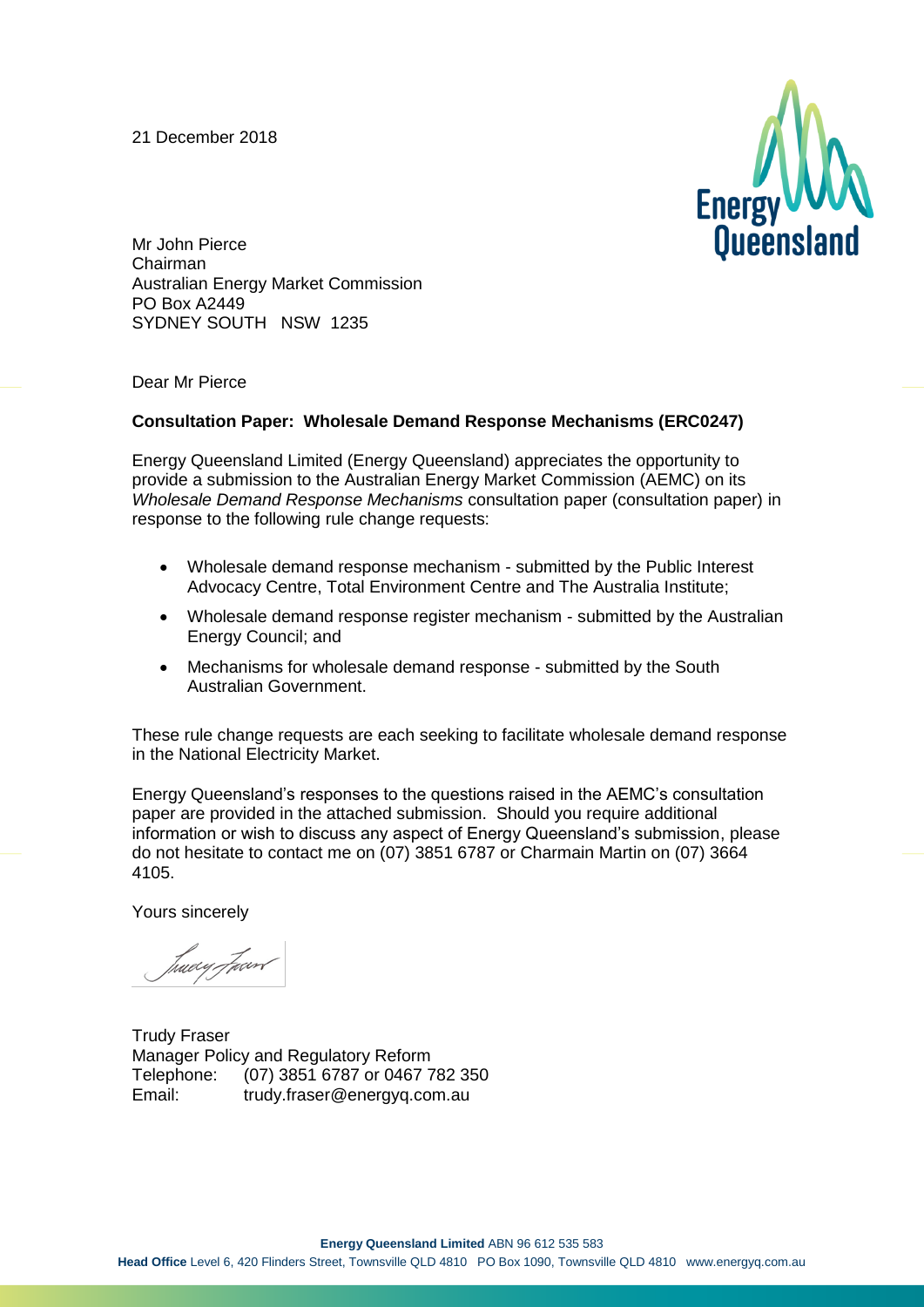# **Energy Queensland**

**Submission to the Australian Energy Market Commission**

## **Wholesale Demand Response Mechanisms consultation paper**

**Energy Queensland Limited** 21 December 2018

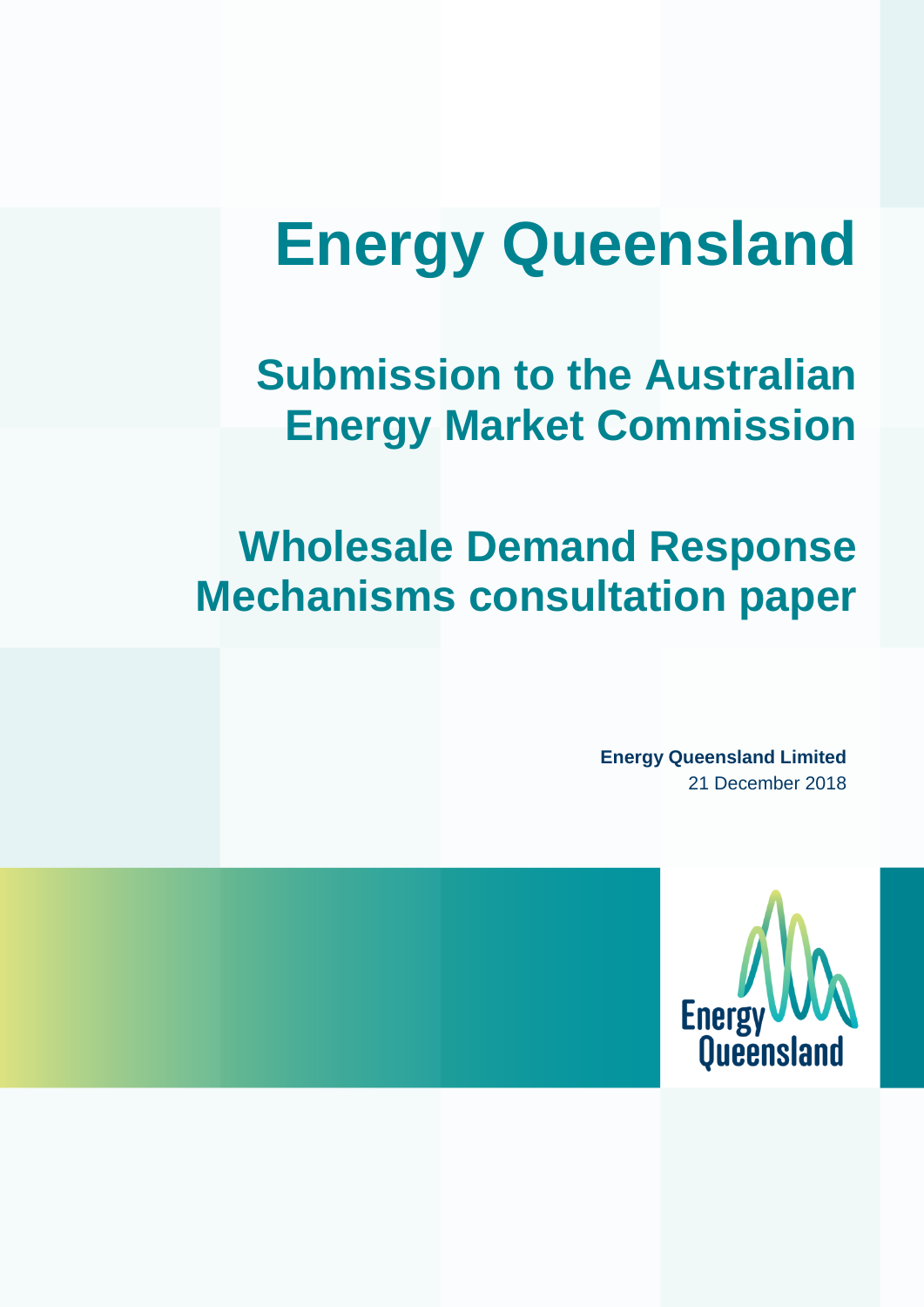#### **About Energy Queensland**

Energy Queensland Limited (Energy Queensland) is a Queensland Government Owned Corporation that operates a group of businesses providing energy services across Queensland, including:

- Distribution Network Service Providers, Energex Limited (Energex) and Ergon Energy Corporation Limited (Ergon Energy);
- a regional service delivery retailer, Ergon Energy Queensland Pty Ltd (Ergon Energy Retail); and
- affiliated contestable business, Yurika Pty Ltd (Yurika).

Energy Queensland's purpose is to safely deliver secure, affordable and sustainable energy solutions with our communities and customers and is focussed on working across its portfolio of activities to deliver customers lower, more predictable power bills while maintaining a safe and reliable supply and a great customer experience.

Our distribution businesses, Energex and Ergon Energy, cover 1.7 million  $km^2$  and supply 37,208 GWh of energy to 2.1 million homes and businesses. Ergon Energy Retail sells electricity to 740,000 customers.

The Energy Queensland Group also includes the new energy services business Yurika which will provide customers with greater choice and control over their energy needs and access to the next wave of innovative technologies and renewables.

#### **Contact details**

Energy Queensland Limited Trudy Fraser Phone: +61 (7) 3851 6787 Email: trudy.fraser@energyq.com.au

PO Box 1090, Townsville QLD 4810 Level 6, 420 Flinders Street, Townsville QLD 4810 www.energyq.com.au

Energy Queensland Limited ABN 96 612 535 583

© Energy Queensland Limited 2016

This work is copyright. Material contained in this document may be reproduced for personal, in-house or non-commercial use, without formal permission or charge, provided there is due acknowledgement of Energy Queensland Limited as the source. Requests and enquiries concerning reproduction and rights for a purpose other than personal, in-house or non-commercial use, should be addressed to the General Manager Customer Strategy and Engagement, Energy Queensland, PO Box 1090, Townsville QLD 4810.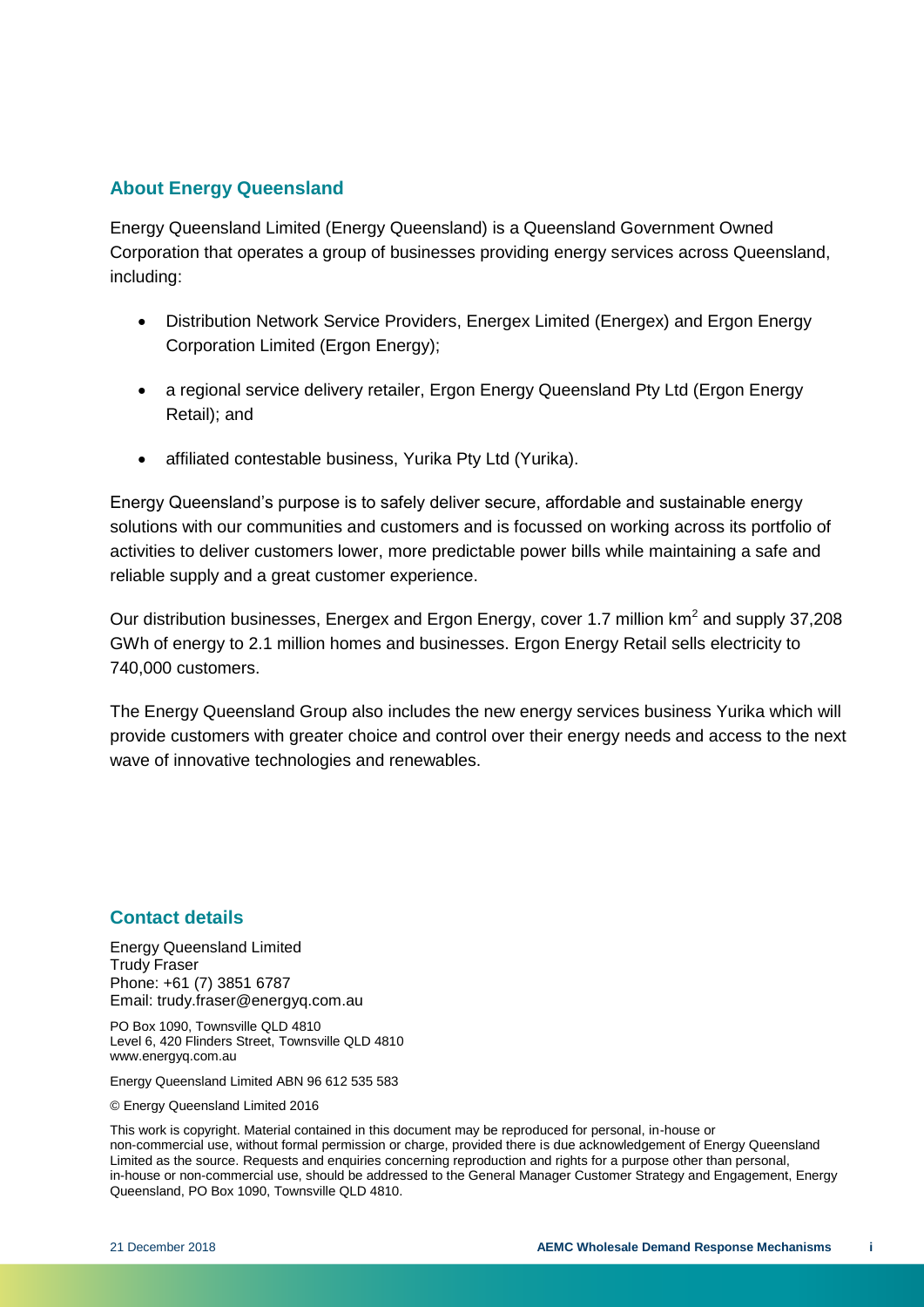## **Contents**

| $1 \quad \blacksquare$ |  |
|------------------------|--|
| $2^{\sim}$             |  |
|                        |  |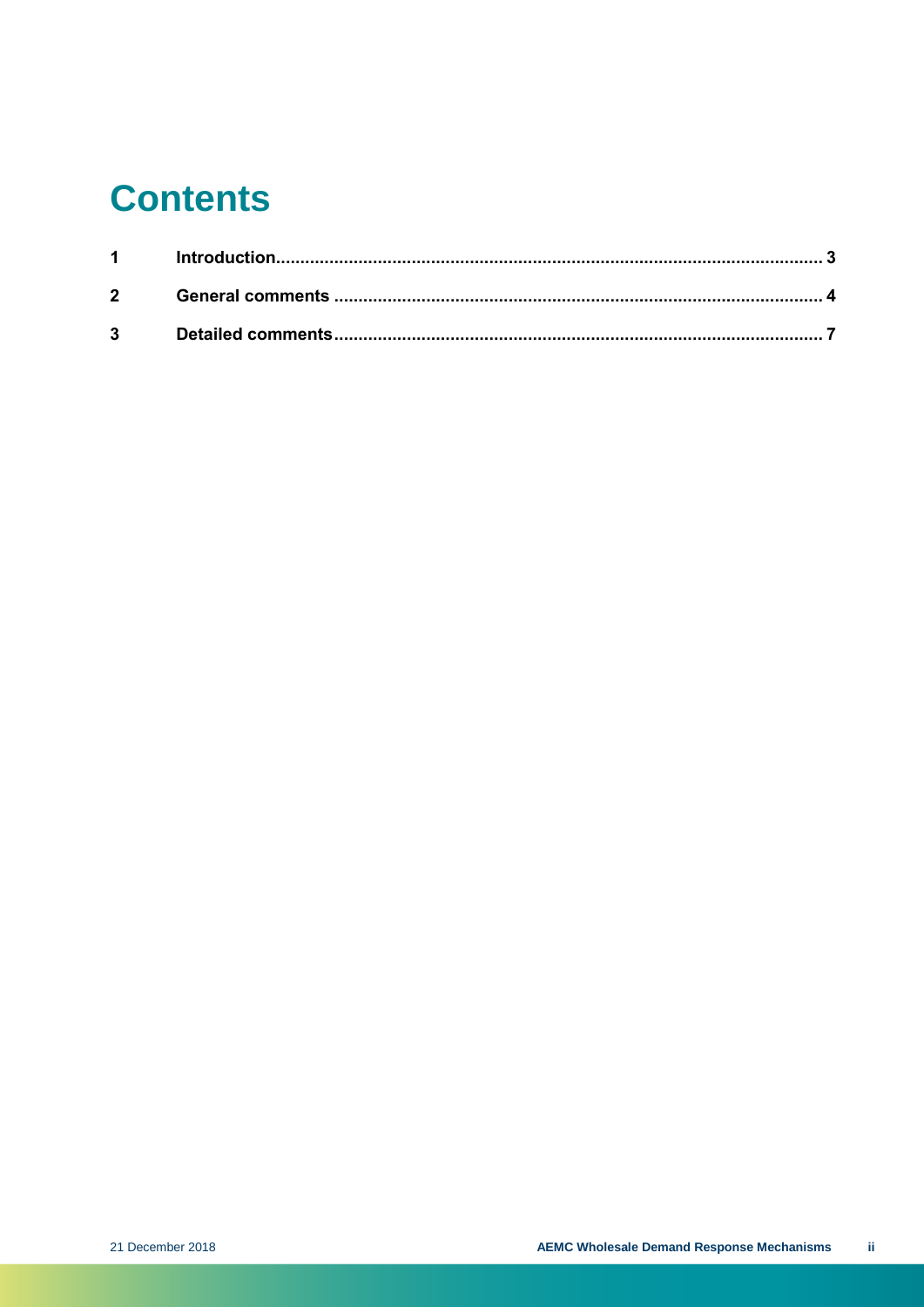## <span id="page-4-0"></span>**1 Introduction**

On 15 November 2018, the Australian Energy Market Commission (AEMC) published a consultation paper on *Wholesale Demand Response Mechanisms* (consultation paper). The purpose of the consultation paper is to seek feedback from stakeholders on three rule change requests that relate to wholesale demand response.

The three rule change requests received by the AEMC are as follows:

- A rule change request submitted by the Public Interest Advocacy Centre, the Total Environment Centre and the Australia Institute on 31 August 2018 seeking to introduce a mechanism for wholesale demand response;
- A rule change request submitted by the Australian Energy Council on 18 October 2018 seeking to introduce a register for wholesale demand response; and
- A rule change request submitted by the South Australian Government on 21 October 2018 seeking to introduce a mechanism for wholesale demand response and a separate, transitory market for wholesale demand response.

These rule change requests have been submitted in response to the *Reliability Frameworks Review* recommendation for "demand response aggregators and providers to be recognised on equal footing with generators in the wholesale market and so offer wholesale demand response transparently into the market".<sup>1</sup>

The AEMC has requested that interested parties make submissions on the issues raised in the consultation paper by 21 December 2018. Energy Queensland's comments are provided in Sections 2 and 3 of this submission.

We are available to discuss this submission or provide further detail regarding the issues raised.

<sup>&</sup>lt;sup>1</sup> AEMC, *Final Report: Reliability Frameworks Review*, 26 July 2018, pp. v-vi.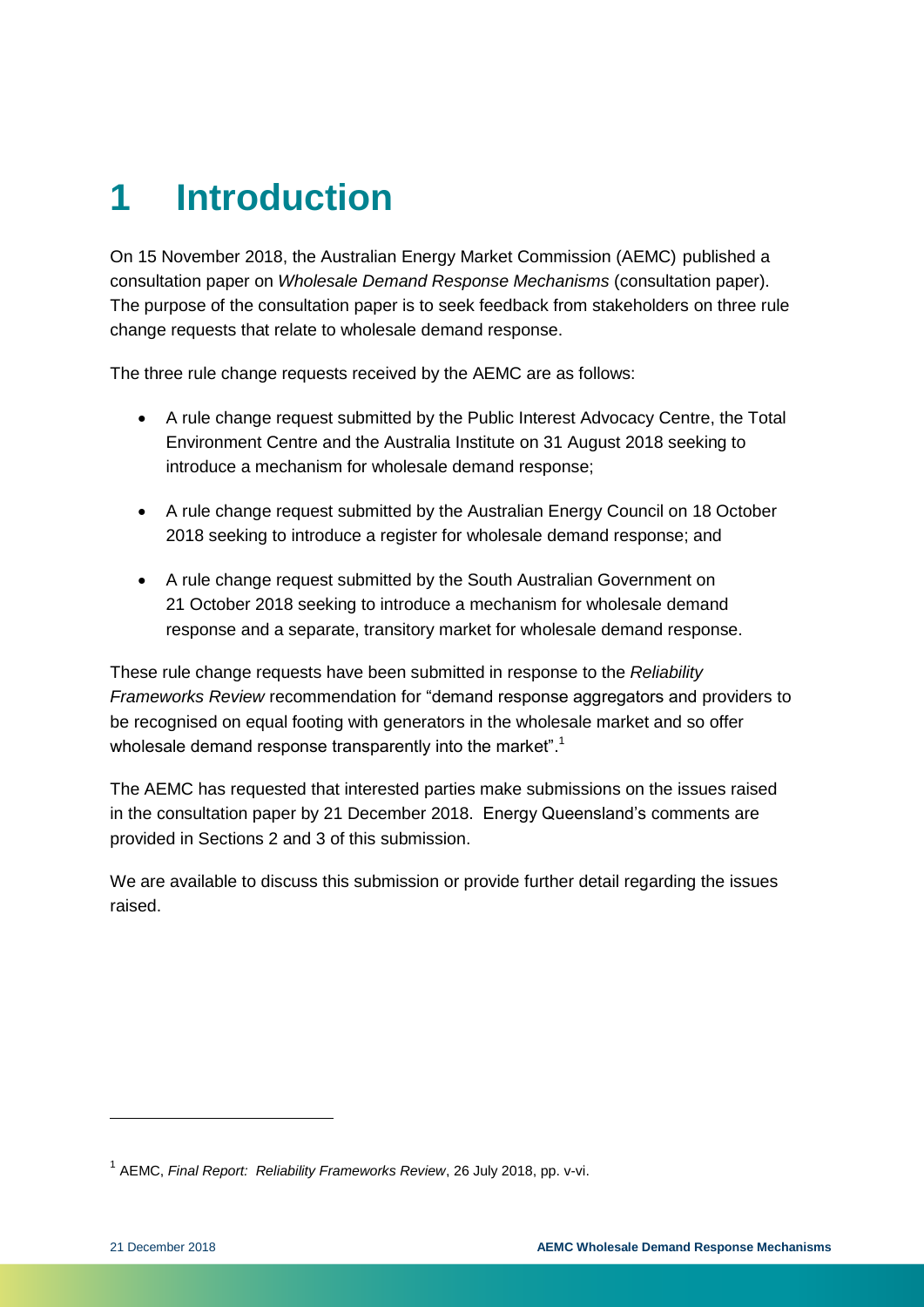## <span id="page-5-0"></span>**2 General comments**

Energy Queensland is a Queensland-based energy business that delivers electricity to its customers via an integrated business model that enables enhanced flexibility and choice in the energy market. Since its inception on 30 June 2016, Energy Queensland has worked collaboratively to form the largest electricity distribution company in Australia whilst also operating its retail business and establishing an affiliated contestable energy services business. Energy Queensland is focused on effectively leveraging its diverse capabilities across the portfolio to support the prosperity of Queensland communities through the provision of safe, secure, affordable and reliable energy.

Energy Queensland is a strong supporter of demand response participation and understands there is a growing market for demand response services. Our distribution network businesses, Energex and Ergon Energy, have effectively used load control mechanisms to manage peak loads for security purposes. Both Energex and Ergon Energy have incentivised customers to participate in demand response programs and have around 1.2 million customers, representing around 874 MW of diversified non-firm load control that can be called upon during periods of extreme weather and other network contingencies.<sup>2</sup> For example, Energex has successfully implemented demand response during periods of extreme demand to maintain electricity supply to end-use customers, preventing area problems and network outages. Energy Queensland has also established an affiliated contestable business, Yurika, which has developed a Virtual Power Plant (VPP) product.

The consultation paper puts forward three rule change proposals that are intended to enable demand response providers to participate in the wholesale market, namely:

- a wholesale demand response mechanism;
- a wholesale demand response register; and
- a separate wholesale demand response market.

In addition, the AEMC has suggested a mechanism for compensating customers in the event of reliability-related load shedding. While Energy Queensland's responses to the AEMC's specific questions on these proposed demand response mechanisms are

 $2$  However, we note that wholesale market participants are unable to access demand response information from the networks due to ring-fencing limitations.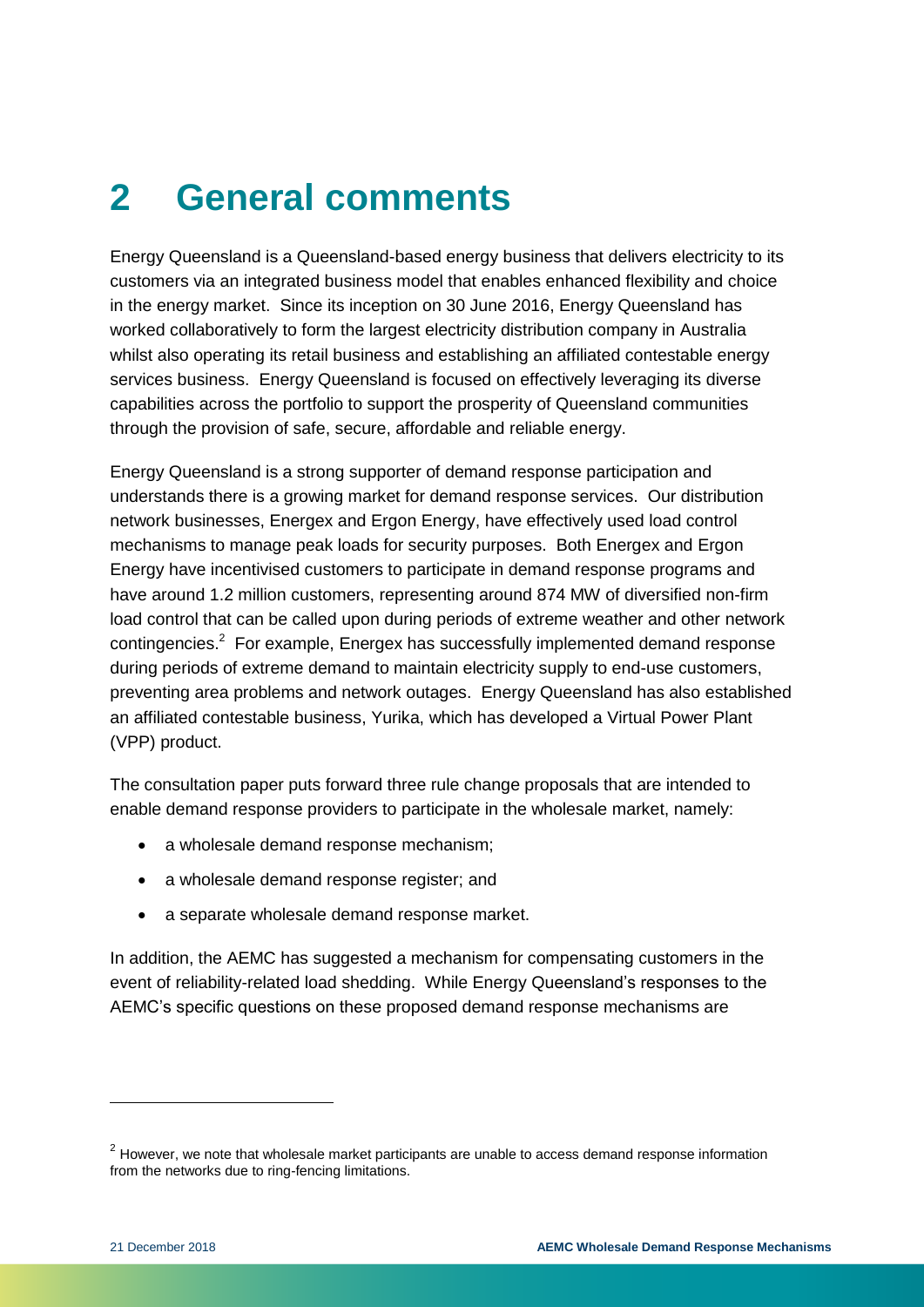provided in section 3 of this submission, we also provide the following high level comments for consideration:

- Energy Queensland considers that the key drivers for implementing a demand response mechanism are:
	- − providing a market environment that stimulates innovative offerings for customers to assist in managing their electricity costs;
	- − maintaining power system security; and
	- − providing the market operator with greater visibility of demand response providers and demand response capability in the market.

Energy Queensland agrees with the AEMC's assessment, however, that in order to achieve these benefits, "it is important that demand response is facilitated in the least cost way".<sup>3</sup>

- Energy Queensland is participating in the Energy Networks Australia / Australian Energy Market Operator (AEMO) Open Energy Networks consultation process and notes that the findings from this project will be beneficial in considering demand response mechanisms. An early finding from this work supports greater levels of network visibility of resources connected at distribution levels to enable the reliable and safe operation of the network and effective market response for demand response providers.
- A key issue challenging the viability of the proposed options, in particular the demand response mechanism and separate demand response market, is the potentially significant costs associated with their implementation and ongoing operation. Energy Queensland therefore considers that a robust analysis of the specific requirements of each of the proposed mechanisms and associated costs and benefits should be undertaken before consideration of these rule changes is progressed. As the implementation and ongoing costs of these measures will ultimately be borne by electricity customers, it is important that they should not exceed the benefits of introducing any demand response mechanism.

<sup>3</sup> AEMC, *Consultation Paper: Wholesale Demand Response Mechanisms*, 15 November 2018, p. ii.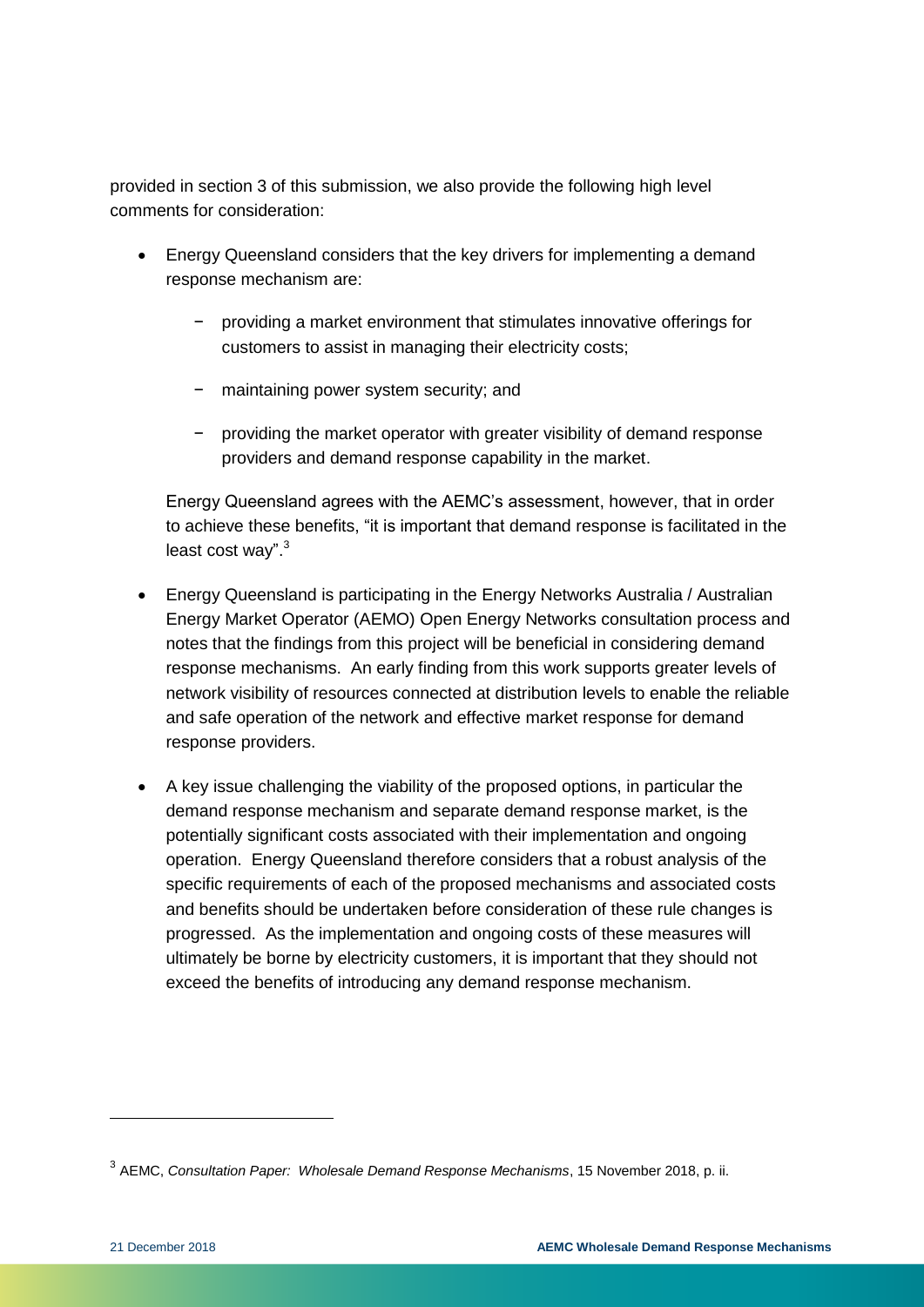- It is noted that the rule changes discussed in the consultation paper relate to only one of the recommendations made by the AEMC in its *Reliability Frameworks Review* final report with respect to supporting increased demand side participation, that is, that increased demand side integration into the wholesale market should be supported by "recognising demand response providers on equal footing with generators in the wholesale market…". Energy Queensland considers that any proposed demand response mechanism should not be considered in isolation from the other recommendations, namely:
	- − the implementation of a voluntary, contracts-based short-term forward market; and
	- − permitting customers to engage multiple retailers / aggregators at the same connection point.

Rather, any demand response mechanism should form part of an integrated suite of measures.

The AEMC should also be cognisant of any unintended consequences or impacts on existing demand management schemes or programs and / or linkages with other market reforms or industry initiatives.

 Energy Queensland considers that the demand side market is operating well and growing for the large business segment. Advanced meters, the retailer-led rollout of which has only just reached its first anniversary, together with appropriate pricing signals (both network and retail) and increasing community engagement are critical components for facilitating further growth in demand response in the small customer segment. In this regard, any proposal for a demand response mechanism should be considered against the potential for further growth in all customer segments under the existing market rules as well as rapid advances in technology, proposed network pricing reforms, ongoing changes in the generation mix and the wholesale market, and growing awareness of the need to manage high demand periods (both from a network and generation perspective).

Energy Queensland looks forward to participating further in the consultation process on this matter.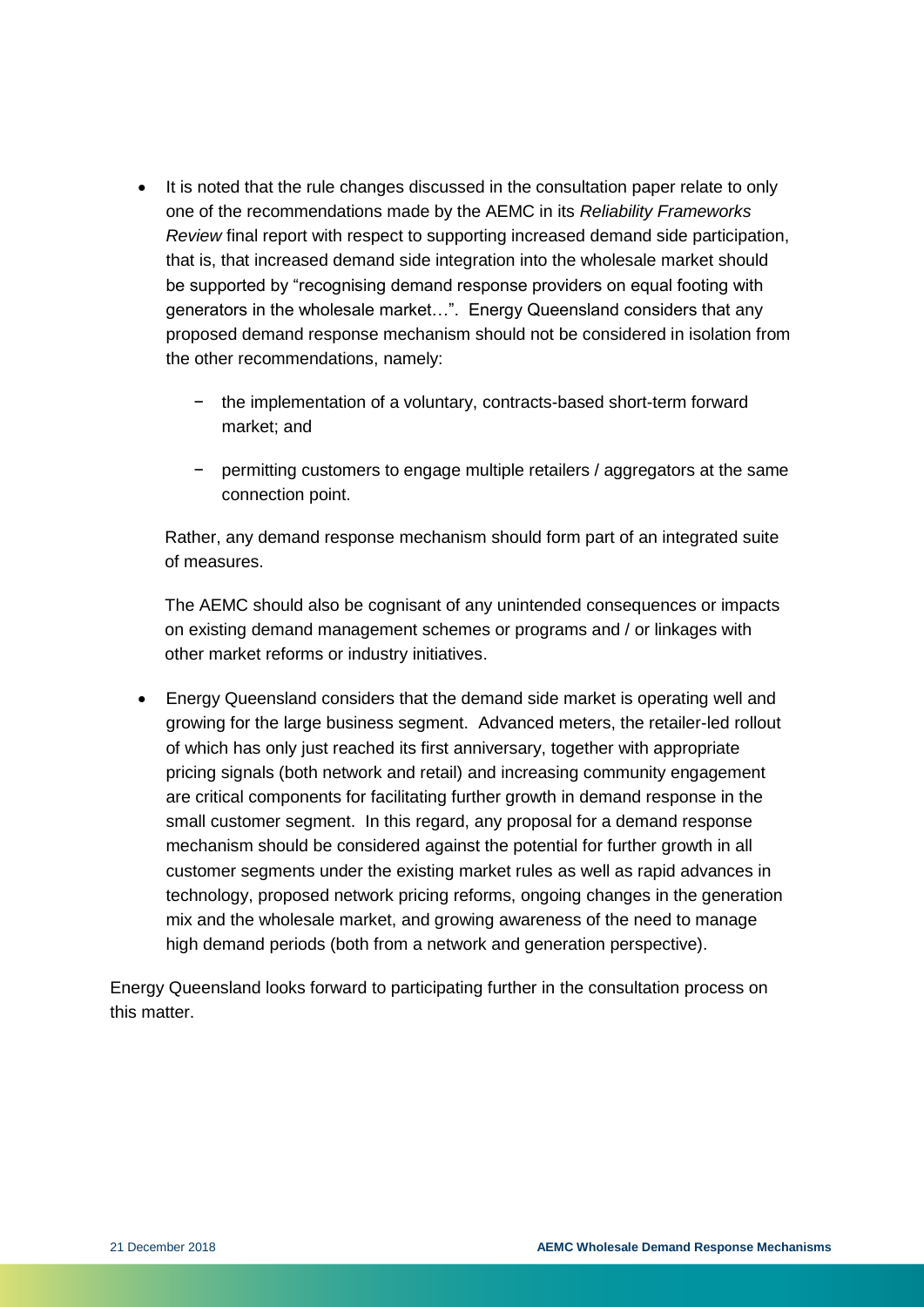### **3 Detailed comments**

<span id="page-8-0"></span>

| <b>AEMC Question</b>                                                                                                                                                                                    | <b>Energy Queensland Response</b>                                                                                                                                                                                                                                                                                                                                                                                                                                                                                                                                                                                                                                                                                                                                                                                                                                                                                                                                                                                                                                                                                                                                                                                                                                                                                                         |
|---------------------------------------------------------------------------------------------------------------------------------------------------------------------------------------------------------|-------------------------------------------------------------------------------------------------------------------------------------------------------------------------------------------------------------------------------------------------------------------------------------------------------------------------------------------------------------------------------------------------------------------------------------------------------------------------------------------------------------------------------------------------------------------------------------------------------------------------------------------------------------------------------------------------------------------------------------------------------------------------------------------------------------------------------------------------------------------------------------------------------------------------------------------------------------------------------------------------------------------------------------------------------------------------------------------------------------------------------------------------------------------------------------------------------------------------------------------------------------------------------------------------------------------------------------------|
| <b>QUESTION 1: ASSESSMENT FRAMEWORK</b><br>Do stakeholders agree with the proposed<br>assessment framework? Alternatively, are<br>there additional principles that we should be<br>taking into account? | Energy Queensland is generally supportive of the AEMC's proposed assessment framework.<br>However, we provide the following additional comments for further consideration:<br>A key issue facing any demand response mechanism is that it results in split incentives in a<br>vertically disaggregated value chain. That is, demand response can benefit generators,<br>transmission networks, distribution networks, retailers and other market participants as well<br>as customers, but not all value can be extracted by all parties at all times. Consequently, in<br>Energy Queensland's view, the frame of reference for the assessment of proposed demand<br>response mechanisms should be firmly anchored on the party making the investment in the<br>technology used to provide physical demand response, i.e. the customer. The proposed<br>assessment framework appears to have lost sight of this anchor and instead views the<br>wholesale and other energy markets from a market participant's rather than from a<br>customer's perspective.<br>While it is assumed that customers will benefit from the actions of market participants, it is<br>Energy Queensland's view that there should be a greater focus placed on tangible<br>customer benefits and costs that will result from the proposed rule changes. A full |
|                                                                                                                                                                                                         | understanding of these benefits and costs is particularly important in the current<br>environment where customers have different goals and preferences and have little interest<br>in being engaged with, but also want choice of and reward from, any third parties to whom<br>they cede control of their investments. Because the incentives are split, however, it is<br>unlikely that the full value of benefits realised from utilising customer investments for<br>demand response can be captured and passed on to the customer.                                                                                                                                                                                                                                                                                                                                                                                                                                                                                                                                                                                                                                                                                                                                                                                                   |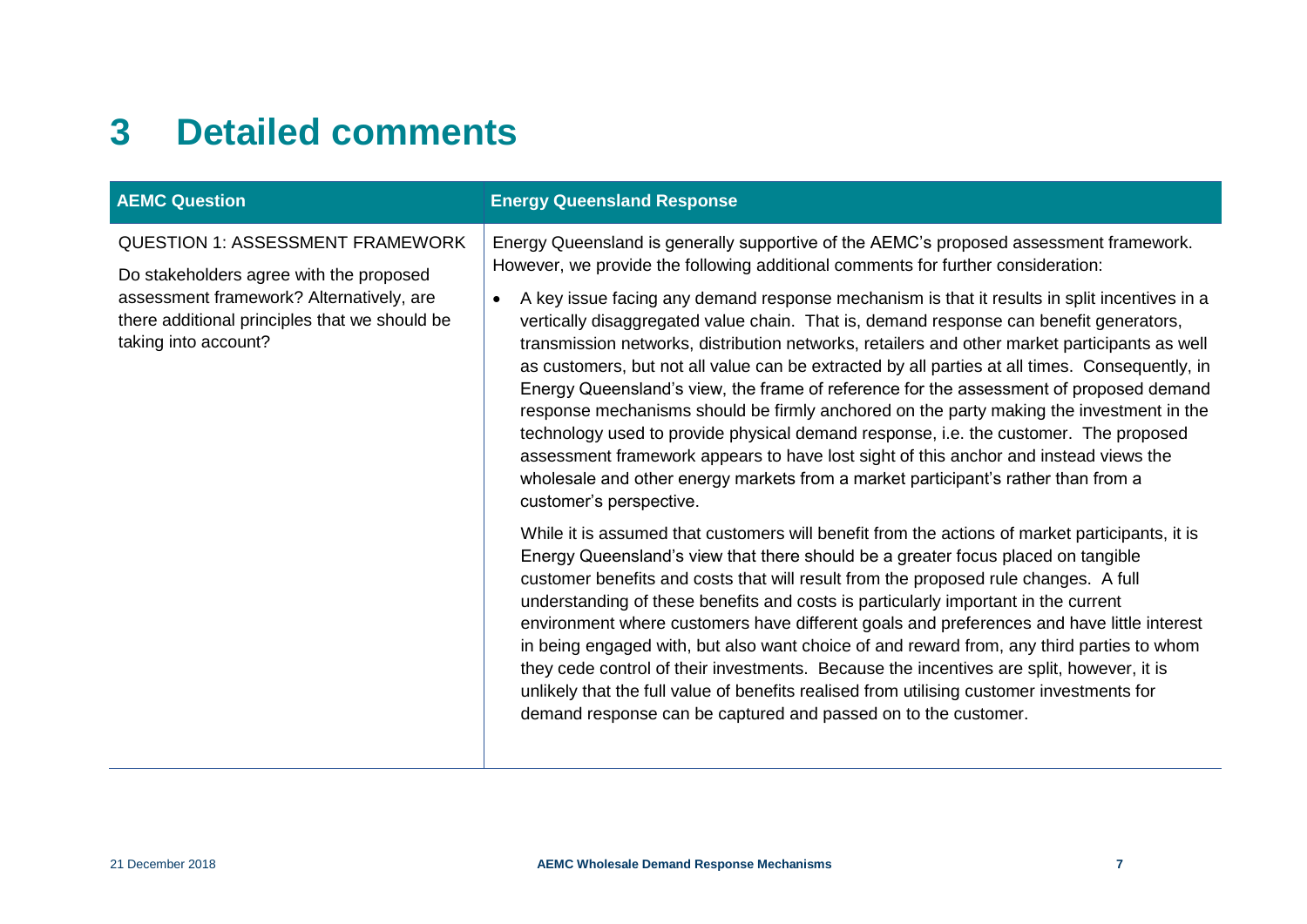| <b>AEMC Question</b>                                                                                                                                                                            | <b>Energy Queensland Response</b>                                                                                                                                                                                                                                                                                                                                                                                                                                                                                                                                                                                                                                                                                                                                                                                                                                                                                                                                                                                                                                                                                                                                                         |
|-------------------------------------------------------------------------------------------------------------------------------------------------------------------------------------------------|-------------------------------------------------------------------------------------------------------------------------------------------------------------------------------------------------------------------------------------------------------------------------------------------------------------------------------------------------------------------------------------------------------------------------------------------------------------------------------------------------------------------------------------------------------------------------------------------------------------------------------------------------------------------------------------------------------------------------------------------------------------------------------------------------------------------------------------------------------------------------------------------------------------------------------------------------------------------------------------------------------------------------------------------------------------------------------------------------------------------------------------------------------------------------------------------|
|                                                                                                                                                                                                 | Particular attention will need to be given to consumer protections for small customers,<br>including (but not limited to) protections relating to hardship customers (i.e. "the consumer<br>protections test") and customers who are registered as requiring life support equipment, to<br>determine the extent to which they are able to participate in any demand response<br>mechanism.                                                                                                                                                                                                                                                                                                                                                                                                                                                                                                                                                                                                                                                                                                                                                                                                |
| QUESTION 2: NATURE OF THE ISSUE<br><b>RAISED</b>                                                                                                                                                | (a) It is Energy Queensland's understanding that it is not difficult for medium-sized enterprise<br>and commercial and industrial customers to participate in wholesale demand response. It                                                                                                                                                                                                                                                                                                                                                                                                                                                                                                                                                                                                                                                                                                                                                                                                                                                                                                                                                                                               |
| (a) Is it difficult for consumers to participate in<br>wholesale demand response? If so, which<br>consumers face the greatest amount of<br>difficulty? What is the cause of this<br>difficulty? | is acknowledged, however, that small residential and business customers may currently<br>find it difficult to participate in wholesale demand response as they may not have the<br>necessary systems capability and are required to participate through agents who are<br>registered participants. It is also possible, however, that lack of customer interest may be a<br>contributing factor to lower levels of small customer participation.<br>It is noted that as part of the Demand response mechanism and ancillary services<br>unbundling rule change consultation in 2016, the AEMC commissioned Oakley Greenwood<br>to provide a report on the status of demand response in the National Electricity Market<br>(NEM) at that time. The report found that in 2016 there were at least 21 businesses<br>capable of providing a variety of demand response products and services, covering each<br>jurisdiction in the NEM. <sup>4</sup> Since that time, Energy Queensland believes that the number of<br>demand response businesses has increased. Apart from retailers offering demand<br>response services, there are emerging aggregators and intermediaries servicing niche |
| (b) What demand response providers and<br>products are currently available in the<br>market?                                                                                                    |                                                                                                                                                                                                                                                                                                                                                                                                                                                                                                                                                                                                                                                                                                                                                                                                                                                                                                                                                                                                                                                                                                                                                                                           |
| (c) Is there effective competition for demand<br>response as a service to be used by<br>retailers? If not, are consumers able to<br>access the benefits of wholesale demand                     |                                                                                                                                                                                                                                                                                                                                                                                                                                                                                                                                                                                                                                                                                                                                                                                                                                                                                                                                                                                                                                                                                                                                                                                           |

<sup>4</sup> AEMC, *Final Rule Determination: National Electricity Amendment (Demand Response Mechanism and Ancillary Services Unbundling) Rule 2016*, 24 November 2016, p. 2.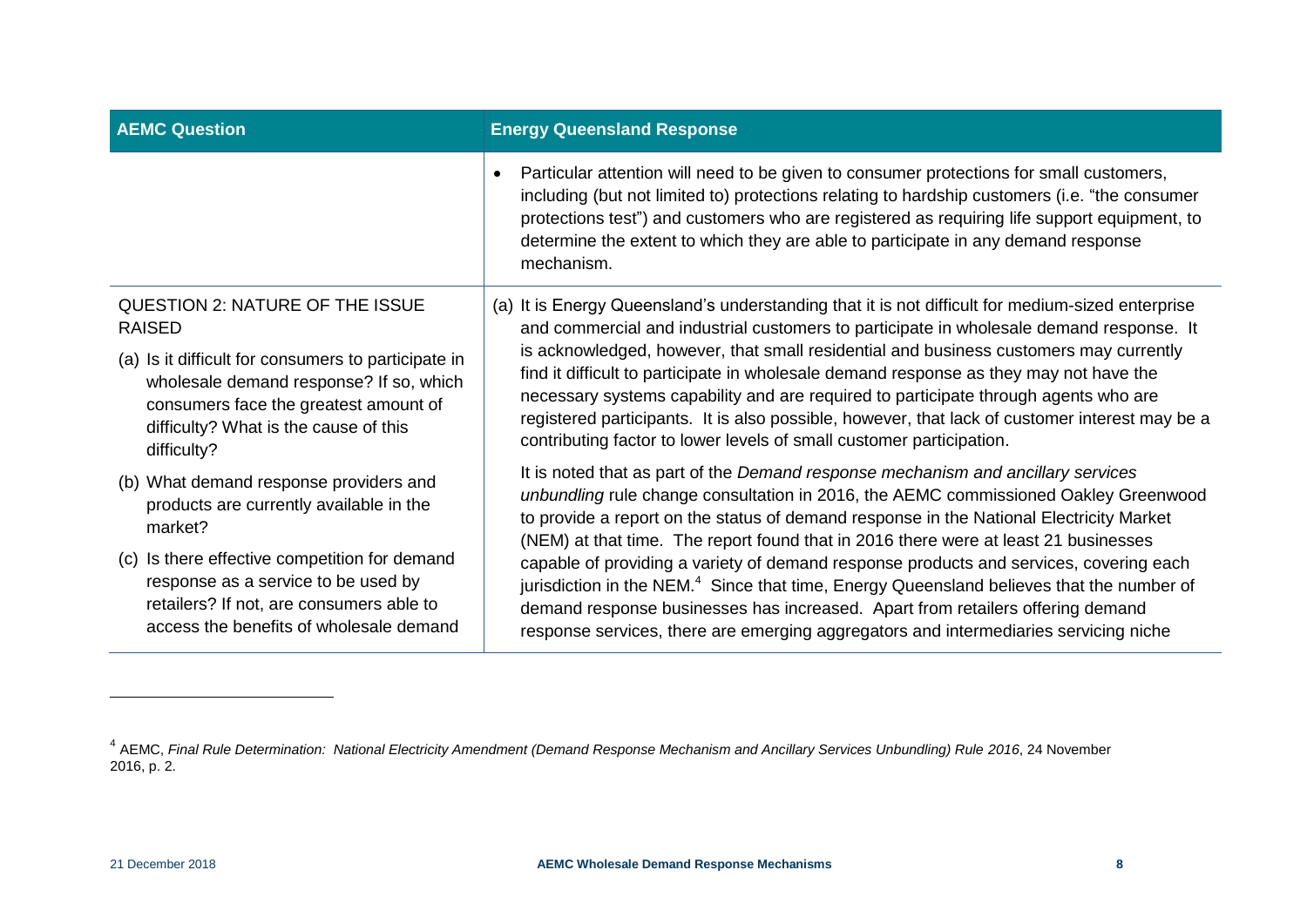| <b>AEMC Question</b>                                                                           | <b>Energy Queensland Response</b>                                                                                                                                                                                                                                                                                                                                                                                                                                                                                                                                                                                                                                                                                                                                                                                                                                                                                                                                                                                                                                                                     |
|------------------------------------------------------------------------------------------------|-------------------------------------------------------------------------------------------------------------------------------------------------------------------------------------------------------------------------------------------------------------------------------------------------------------------------------------------------------------------------------------------------------------------------------------------------------------------------------------------------------------------------------------------------------------------------------------------------------------------------------------------------------------------------------------------------------------------------------------------------------------------------------------------------------------------------------------------------------------------------------------------------------------------------------------------------------------------------------------------------------------------------------------------------------------------------------------------------------|
| response directly? Is competition for<br>wholesale demand response as a service<br>increasing? | areas of the market, including early battery adopters. A specific example of a new demand<br>response provider is Energy Queensland's affiliated contestable business, Yurika, and its<br>VPP product.                                                                                                                                                                                                                                                                                                                                                                                                                                                                                                                                                                                                                                                                                                                                                                                                                                                                                                |
|                                                                                                | Energy Queensland recently undertook a market scan of competitive businesses with the<br>potential to provide demand management services in Queensland. This scan identified that<br>the residential demand response services market is currently immature. However, there<br>are metering service providers and technology providers preparing to supply the residential<br>and small commercial market.                                                                                                                                                                                                                                                                                                                                                                                                                                                                                                                                                                                                                                                                                             |
|                                                                                                | In addition, some distributors, such as Energex and Ergon Energy, offer a range of<br>innovative demand management solutions, such as direct load control of customers' hot<br>water systems and demand response enabled device based air-conditioning load<br>management. These distributors also have protection schemes that will automatically shed<br>large blocks of load under certain contingencies, including under-frequency events.                                                                                                                                                                                                                                                                                                                                                                                                                                                                                                                                                                                                                                                        |
|                                                                                                | (b) Demand response is already occurring in the NEM under the current regulatory framework,<br>with the number of demand response providers, and therefore competition, steadily<br>increasing. Large customers in particular have a range of opportunities to take on<br>exposure to wholesale market prices directly or consider demand response services offered<br>by retailers or other demand response providers. Benefits are more readily realised from<br>the large customer segment where there are greater incentives to be gained from<br>participation in the wholesale market. Conversely, the benefits from the small customer<br>segment are more diluted and incentives may not always be sufficiently generous to<br>compensate customers for making their appliances available for demand response.<br>Further, it is apparent that significant volumes of demand response resources will be<br>required in the small customer segment to not only be scheduled in the wholesale energy<br>market but also for a demand response service provider to build a sustainable business. |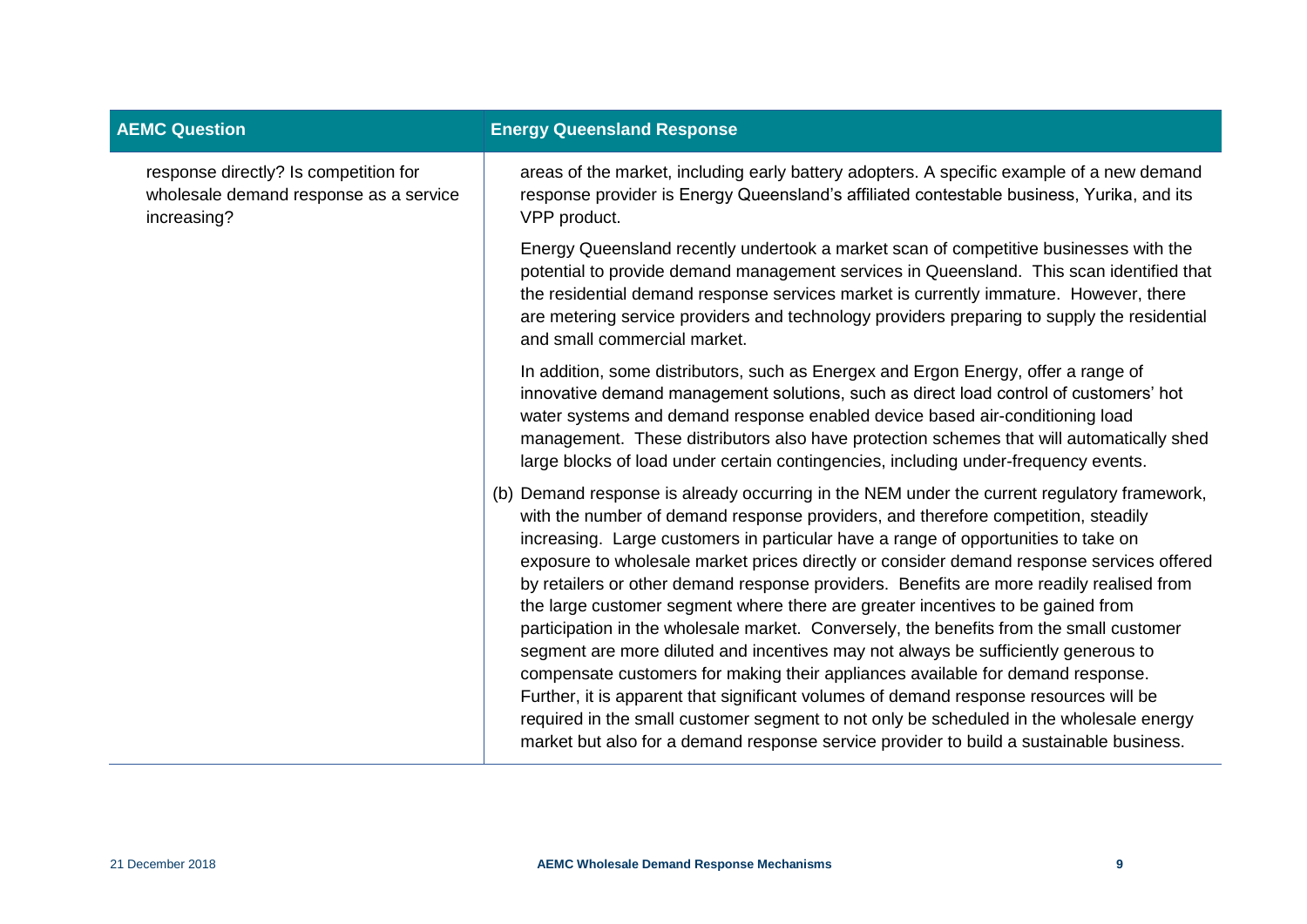| <b>AEMC Question</b>                                                                                                                                                                                                                                                                                                                                                                     | <b>Energy Queensland Response</b>                                                                                                                                                                                                                                                                                                                                                                                                                                                                                                                                                                                                                                                                                                                                       |
|------------------------------------------------------------------------------------------------------------------------------------------------------------------------------------------------------------------------------------------------------------------------------------------------------------------------------------------------------------------------------------------|-------------------------------------------------------------------------------------------------------------------------------------------------------------------------------------------------------------------------------------------------------------------------------------------------------------------------------------------------------------------------------------------------------------------------------------------------------------------------------------------------------------------------------------------------------------------------------------------------------------------------------------------------------------------------------------------------------------------------------------------------------------------------|
| <b>QUESTION 3: WHOLESALE DEMAND</b><br>RESPONSE CURRENTLY IN THE NEM<br>(a) Do stakeholders have views on the existing<br>levels of wholesale demand response in<br>the NEM? Please provide evidence or data<br>to substantiate these views where possible.<br>(b) Can retailers indicate to the Commission<br>what they are currently doing to facilitate<br>wholesale demand response? | Energy Queensland understands that many retailers are exploring demand response<br>opportunities with their customers. Further, distributor legacy systems that provide load control<br>in Queensland already provide a significant level of "invisible" demand response. Indeed, load<br>control of hot water storage has been used successfully to manage the excess solar PV<br>generation causing voltage rise and reverse flows on the network in Queensland.<br>However, it is difficult to develop a firm understanding of the level of actual demand response<br>occurring and / or potential demand response capacity available in the market due to lack of<br>visibility.                                                                                    |
| <b>QUESTION 4: APPROACH FOR</b><br>FACILITATING TRANSPARENT, PRICE<br><b>RESPONSIVE DEMAND</b><br>Do stakeholders consider there are other<br>regulatory solutions:<br>(a) to providing the demand side with greater<br>access to wholesale prices, and                                                                                                                                  | (a) Energy Queensland does not consider there are any significant barriers currently in place<br>that prevent large customers from accessing demand response products from either<br>retailers or third party providers. Rather, it is likely that other factors are influencing the<br>level of participation, such as the fact that it is typically only large commercial and industrial<br>and embedded generation customers that have the capability of, or interest in, entering into<br>bilateral contracts with retailers and aggregators. In Energy Queensland's view, it is highly<br>unlikely that significant numbers of smaller customers, whose investments would be utilised<br>by third parties, will actively seek to engage with the wholesale market. |
| (b) to increase the transparency of demand<br>side response to these prices?                                                                                                                                                                                                                                                                                                             | (b) Registered Participants are required to provide AEMO with information on demand side<br>participation in accordance with guidelines established by the AEMC in the final<br>determination on the Improving demand side participation information rule change made in<br>2015. Energy Queensland shares the AEMC's hope that over time there will be greater<br>compliance with this requirement, thereby increasing visibility of wholesale demand<br>response to AEMO. Rather than relying on additional reporting obligations, Energy<br>Queensland supports metering of demand response to provide greater transparency of<br>actual demand response capability in near real time and at a granular level.                                                       |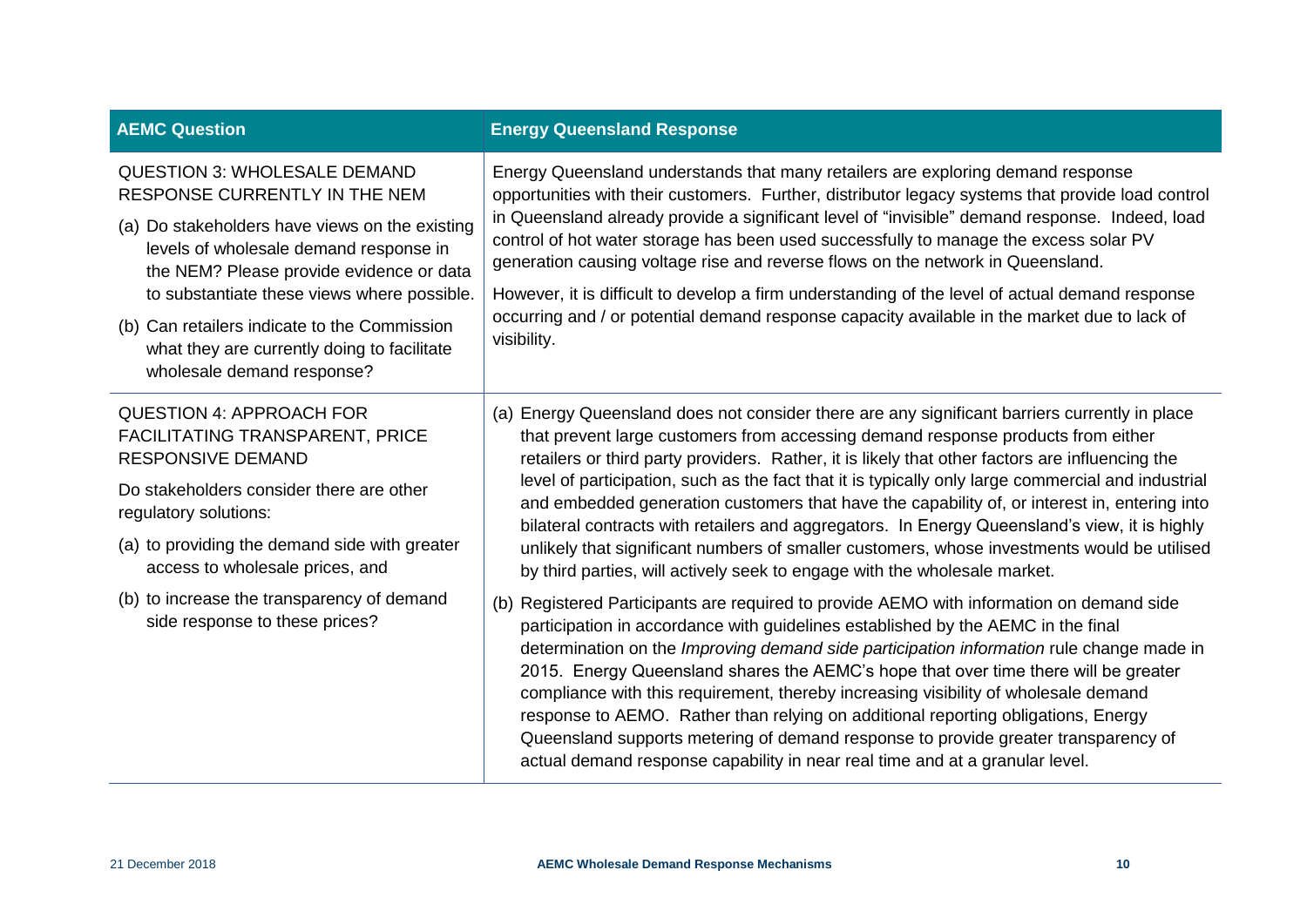| <b>AEMC Question</b>                                                                                                                                                  | <b>Energy Queensland Response</b>                                                                                                                                                                                                                                                                                                                                                                                                                                                                          |
|-----------------------------------------------------------------------------------------------------------------------------------------------------------------------|------------------------------------------------------------------------------------------------------------------------------------------------------------------------------------------------------------------------------------------------------------------------------------------------------------------------------------------------------------------------------------------------------------------------------------------------------------------------------------------------------------|
| <b>QUESTION 5: EFFICIENT CONSUMPTION</b><br>OF ELECTRICITY                                                                                                            | (a) Energy Queensland agrees with the AEMC's characterisation of the benefits of wholesale<br>demand response.                                                                                                                                                                                                                                                                                                                                                                                             |
| (a) Do stakeholders agree with our<br>characterisation of how efficient wholesale<br>demand response would improve<br>outcomes in the wholesale market?               | (b) Energy Queensland acknowledges that efficient wholesale demand response has the<br>potential to positively influence outcomes in the wholesale market by increasing system<br>security and lowering customers' electricity costs over time.                                                                                                                                                                                                                                                            |
| (b) What are stakeholders' views on how<br>facilitating wholesale demand response<br>could affect outcomes in the wholesale<br>energy market?                         |                                                                                                                                                                                                                                                                                                                                                                                                                                                                                                            |
| <b>QUESTION 6: COMPETITION FOR</b><br><b>WHOLESALE DEMAND RESPONSE</b><br><b>SERVICES</b><br>Are consumers able to access competitive                                 | As already noted above, customers are currently able to access offers from a number of<br>retailers and third party demand response providers. Energy Queensland considers there is a<br>growing level of competitive offers available from retailers and third parties to assist customers<br>who value the ability to undertake wholesale demand response.                                                                                                                                               |
| offers from retailers or third parties to assist<br>consumers to undertake wholesale demand<br>response? Is the level of competition greater<br>for larger consumers? | In addition, in Queensland, small customers can access products provided by retailers due to<br>the underlying network load control tariffs. Large customers are also approached to operate<br>"on call" for demand response through contracts. As already noted, there is likely to be greater<br>competition for large customers as they offer the best value proposition for retailers and other<br>demand response providers and often have greater flexibility to respond to market price<br>signals. |
|                                                                                                                                                                       | As highlighted in the consultation paper, "retailers are incentivised to provide services to<br>consumers which they value, to innovate new products and services to adapt to consumers'<br>preferences and technology changes, and to do so in a manner that minimises the cost of                                                                                                                                                                                                                        |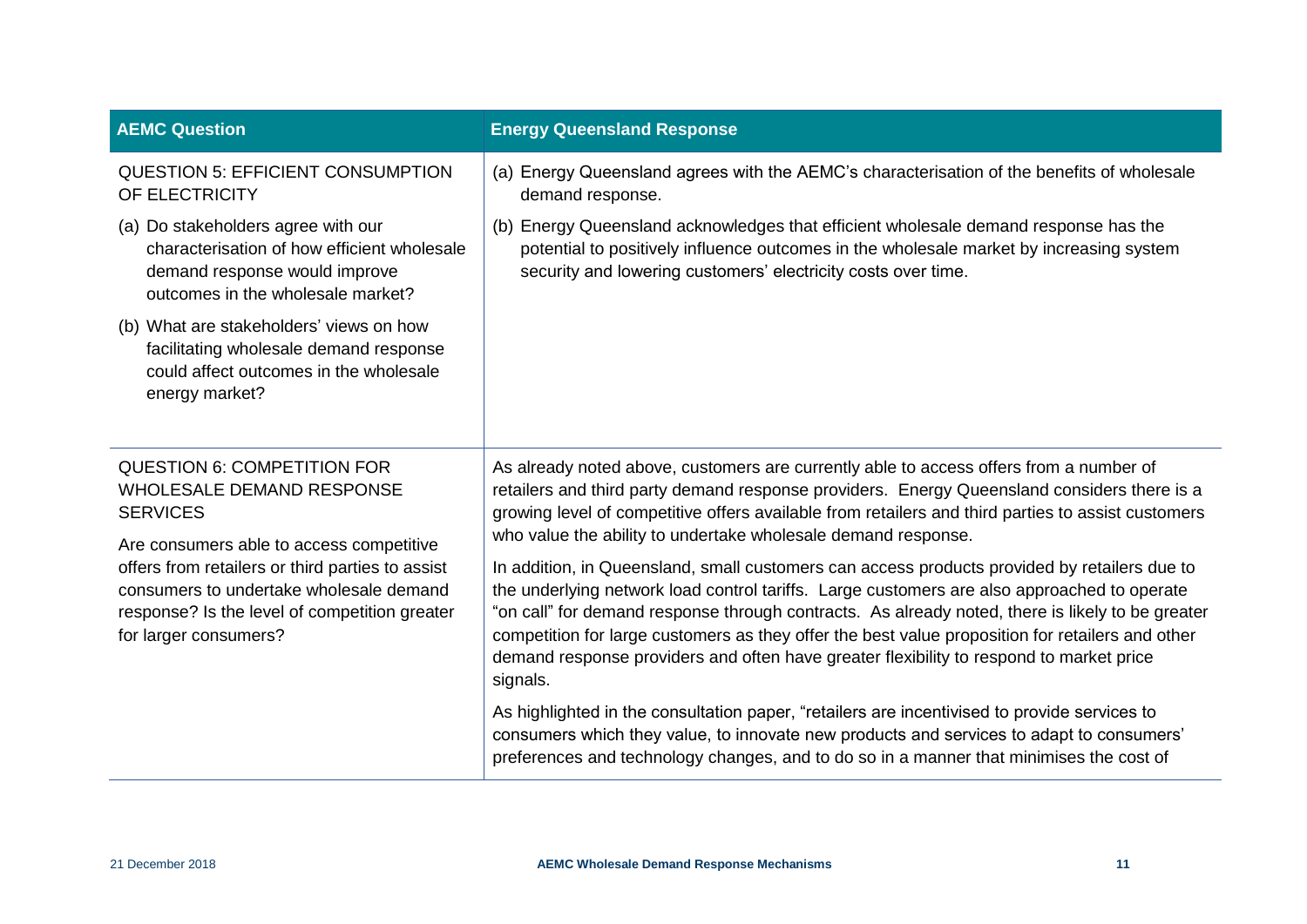| <b>AEMC Question</b>                                                                                                          | <b>Energy Queensland Response</b>                                                                                                                                                                                                                                                                                                                                                                                                                                                                                       |
|-------------------------------------------------------------------------------------------------------------------------------|-------------------------------------------------------------------------------------------------------------------------------------------------------------------------------------------------------------------------------------------------------------------------------------------------------------------------------------------------------------------------------------------------------------------------------------------------------------------------------------------------------------------------|
|                                                                                                                               | running their business". <sup>5</sup> Consequently, in line with this assumption, should customers place<br>value on their ability to participate in demand response, they will be motivated to seek a retailer<br>or demand response provider that can provide demand response services. The resultant loss<br>of customers and demand response capabilities that act as a wholesale market risk mitigant<br>will in turn motivate retailers to offer wholesale demand response as part of their suite of<br>products. |
|                                                                                                                               | We also note the Energy Security Board's comments in its recently released Consultation<br>Regulatory Impacts Statement on the Retailer Reliability Obligation (RRO) that, should the<br>Guarantee be implemented, "the incentives and structures created by the RRO are also<br>expected to accelerate the development of the demand-side response market". <sup>6</sup>                                                                                                                                               |
| <b>QUESTION 7: DEMAND RESPONSE</b><br>PARTICIPATING AS A SCHEDULED LOAD                                                       | An inherent characteristic of appliances that can be used for demand response is that, as with<br>distributed energy resources, it is almost impossible to have any visibility of their availability in                                                                                                                                                                                                                                                                                                                 |
| (a) Has the Commission appropriately<br>characterised the benefits of increasing<br>transparency relating to wholesale demand | real time, let alone the ability to forecast availability at a future point in time. Therefore, as it is<br>very difficult to determine how much load is available for demand response, it will also be<br>difficult to participate as a scheduled load.                                                                                                                                                                                                                                                                |
| response?                                                                                                                     | Furthermore, it should be noted that there are obligations and penalties associated with                                                                                                                                                                                                                                                                                                                                                                                                                                |
| (b) Do stakeholders consider that if demand<br>response were to participate in the<br>wholesale market, it should do so as a  | participating in the wholesale market as a scheduled load, i.e. with respect to complying with<br>dispatch instructions. It is unclear how those obligations would apply to demand response<br>participating as a scheduled load.                                                                                                                                                                                                                                                                                       |

<sup>&</sup>lt;sup>5</sup> AEMC, *Consultation Paper: Wholesale demand response mechanisms*, 15 November 2018, p. 23.<br><sup>6</sup> Energy Security Board, *Retailer Reliability Obligation – Impact Analysis Paper*, p. 9.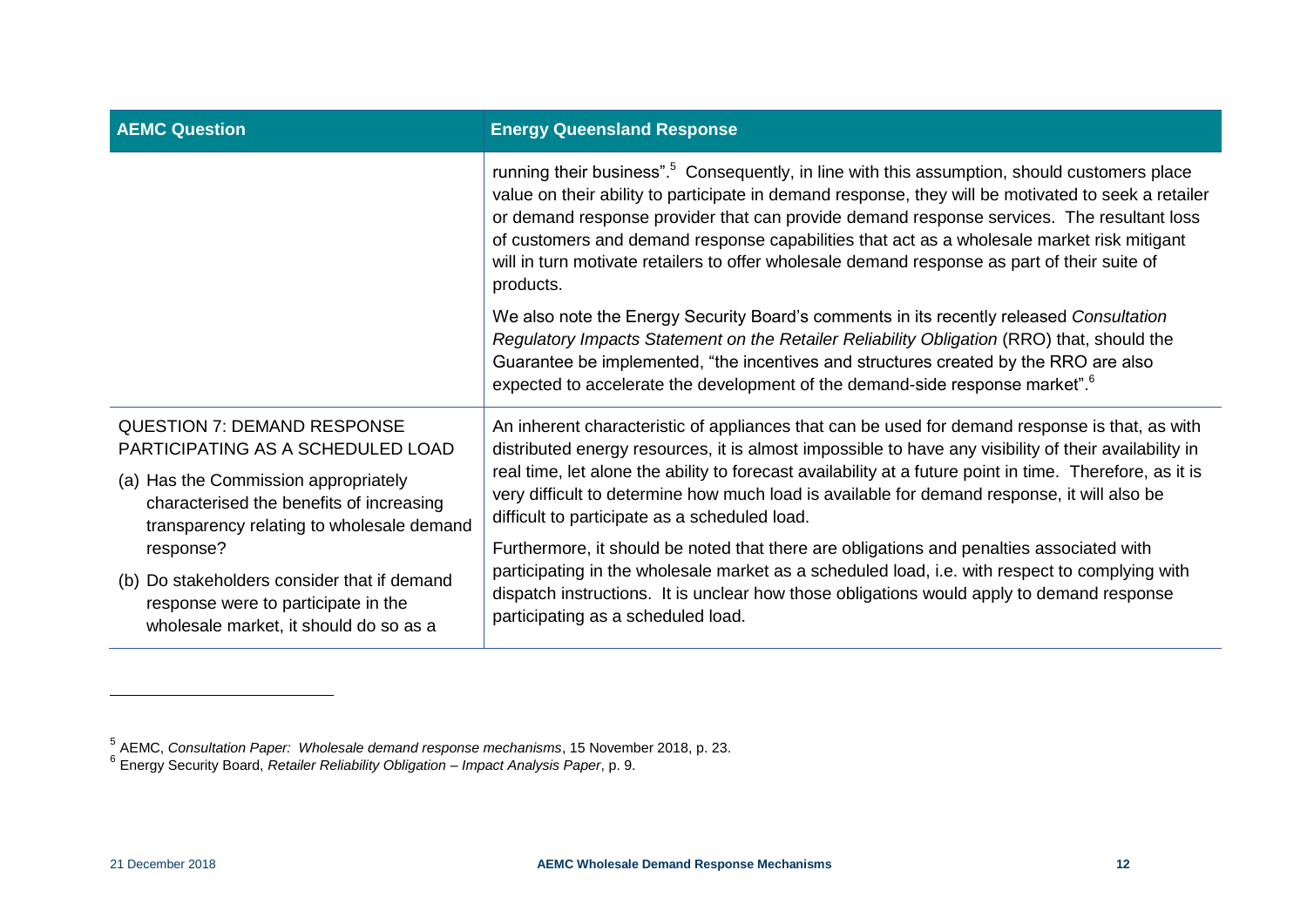| <b>AEMC Question</b>                                                                                                                                                                                                                                                         | <b>Energy Queensland Response</b>                                                                                                                                               |
|------------------------------------------------------------------------------------------------------------------------------------------------------------------------------------------------------------------------------------------------------------------------------|---------------------------------------------------------------------------------------------------------------------------------------------------------------------------------|
| scheduled load (rather than scheduled<br>"negawatts")? Would the pros and cons of<br>participating as a scheduled load differ for<br>different types of demand response<br>providers, e.g. those that have demand<br>response controls on all or only part of their<br>load? |                                                                                                                                                                                 |
| (c) Do stakeholders consider the obligations<br>placed on scheduled load remain<br>appropriate in the context of demand<br>response? If not, how might they be<br>changed to better allow loads to participate<br>in central dispatch?                                       |                                                                                                                                                                                 |
| (d) Which information provision processes<br>should a demand response provider<br>participate in, i.e. pre-dispatch, ST-PASA,<br>MT-PASA?                                                                                                                                    |                                                                                                                                                                                 |
| (e) How should compliance with dispatch<br>targets and the causer pays procedure<br>apply to demand response providers?                                                                                                                                                      |                                                                                                                                                                                 |
| <b>QUESTION 8: REDUCING BARRIERS TO A</b><br>RANGE OF DEMAND RESPONSE                                                                                                                                                                                                        | Energy Queensland does not believe that any of the proposed mechanisms alone would<br>increase demand side participation as customers are already able to participate under the |
| To what extent will these mechanisms facilitate<br>more demand side participation throughout the<br>NEM?                                                                                                                                                                     | current framework. Change will primarily be customer-driven with the emergence of new<br>technologies and service offerings that customer's value.                              |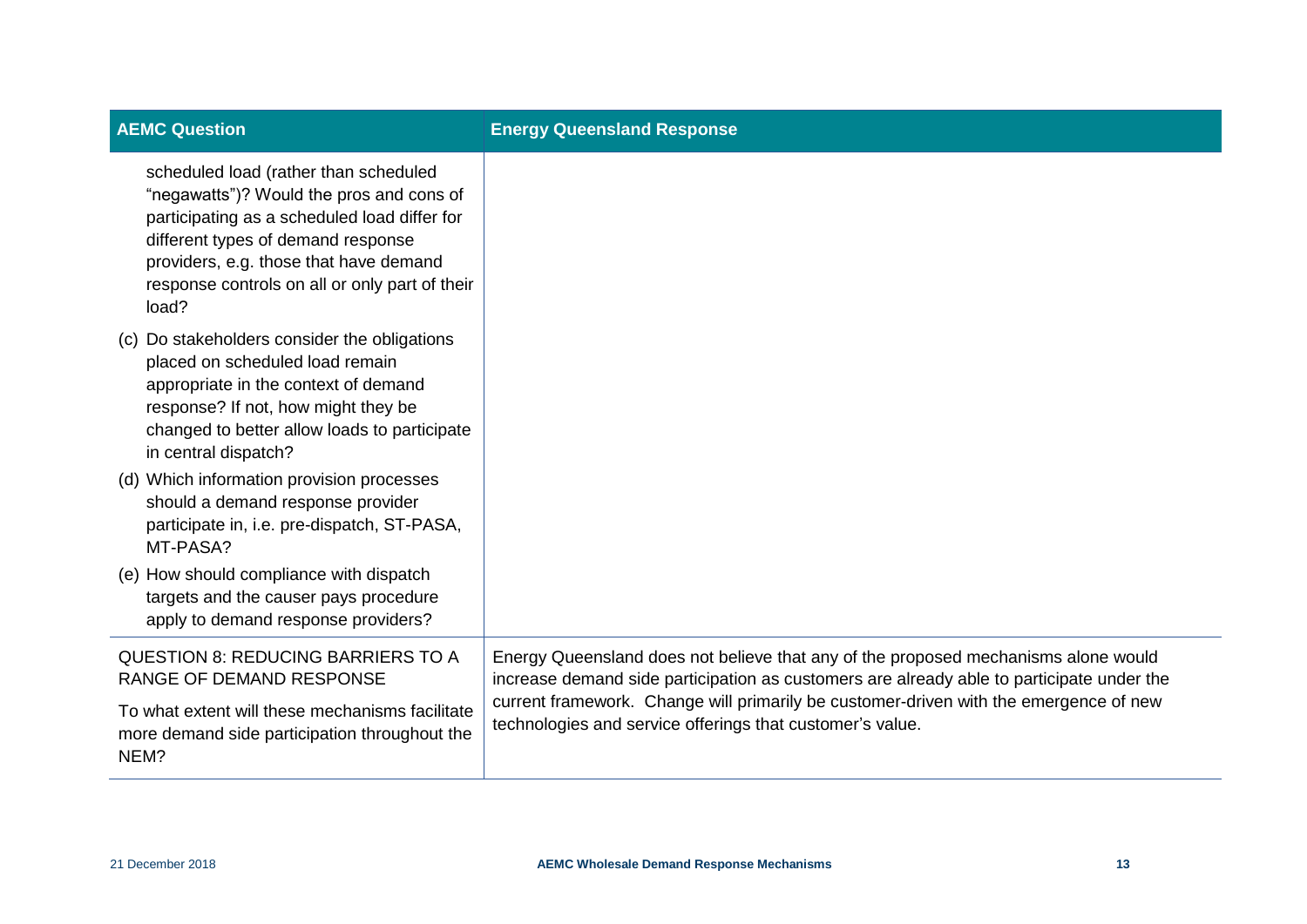| <b>AEMC Question</b>                             | <b>Energy Queensland Response</b>                                                                                                                                                                                                                                                                                                                                                                                                     |
|--------------------------------------------------|---------------------------------------------------------------------------------------------------------------------------------------------------------------------------------------------------------------------------------------------------------------------------------------------------------------------------------------------------------------------------------------------------------------------------------------|
| <b>QUESTION 9: COSTS OF IMPLEMENTING</b>         | (a) The costs of any necessary upgrades to participants' systems and processes will likely be                                                                                                                                                                                                                                                                                                                                         |
| <b>MECHANISMS</b>                                | significant. These costs cannot be estimated, however, without undertaking a                                                                                                                                                                                                                                                                                                                                                          |
| (a) What is the extent of the upfront costs that | comprehensive, resource-intensive review when the full implications of the preferred                                                                                                                                                                                                                                                                                                                                                  |
| would be imposed on participants to              | mechanism are understood. As costs incurred by participants to implement and maintain                                                                                                                                                                                                                                                                                                                                                 |
| introduce the proposals outlined in the rule     | any proposed demand response mechanism will ultimately be borne by electricity                                                                                                                                                                                                                                                                                                                                                        |
| change requests? Please provide evidence         | customers, it is essential that care is taken to ensure that any rule change results in a cost-                                                                                                                                                                                                                                                                                                                                       |
| or data to substantiate these views where        | effective solution that will deliver material benefits for customers and that those benefits                                                                                                                                                                                                                                                                                                                                          |
| possible.                                        | significantly outweigh the costs of its implementation and ongoing operation.                                                                                                                                                                                                                                                                                                                                                         |
| (b) Will demand response providers have          | In addition, Energy Queensland considers the upfront costs to customers seeking to                                                                                                                                                                                                                                                                                                                                                    |
| sufficient information regarding expected        | participate in any wholesale demand response mechanism, such as costs that will be                                                                                                                                                                                                                                                                                                                                                    |
| revenue to make commercial decisions             | incurred as a result of the need to modify switchboards, household wiring and metering,                                                                                                                                                                                                                                                                                                                                               |
| regarding the cost/benefit trade-off of          | should be factored into the AEMC's assessment. These costs may make participation in                                                                                                                                                                                                                                                                                                                                                  |
| incurring upfront costs in order to              | any wholesale demand response mechanism uneconomic for many customers.                                                                                                                                                                                                                                                                                                                                                                |
| participate in the mechanism?                    | (b) Factors, such as the baseline methodology, growth in demand response and subsequent<br>impact on prices, as well as the ability to grow a business portfolio to a level where it can<br>sustain growth and efficiency and participate competitively in the market, should inform<br>commercial decisions regarding the cost / benefit trade-off of incurring upfront costs and<br>subsequent choice to participate in the market. |
| <b>QUESTION 10: REDUCING EXTENT OF</b>           | Without a full understanding of the extent of changes that may be required, it is difficult to                                                                                                                                                                                                                                                                                                                                        |
| <b>UPFRONT COSTS</b>                             | determine the potential benefits of the concurrent implementation of system changes required                                                                                                                                                                                                                                                                                                                                          |
| Do stakeholders have suggestions for ways        | to support any of the proposed mechanisms. In this regard, Energy Queensland is concerned                                                                                                                                                                                                                                                                                                                                             |
| these upfront costs could be minimised? For      | that the rule change proposals are being considered in the midst of a series of other significant                                                                                                                                                                                                                                                                                                                                     |
| example, is it possible for there to be savings  | reforms impacting the market. These reforms, including five minute settlement and global                                                                                                                                                                                                                                                                                                                                              |
| by making changes at the same time as other      | settlements, involve significant system and process changes that are costly and resource-                                                                                                                                                                                                                                                                                                                                             |
| systems changes?                                 | intensive to implement. The addition of further system modifications would undoubtedly add                                                                                                                                                                                                                                                                                                                                            |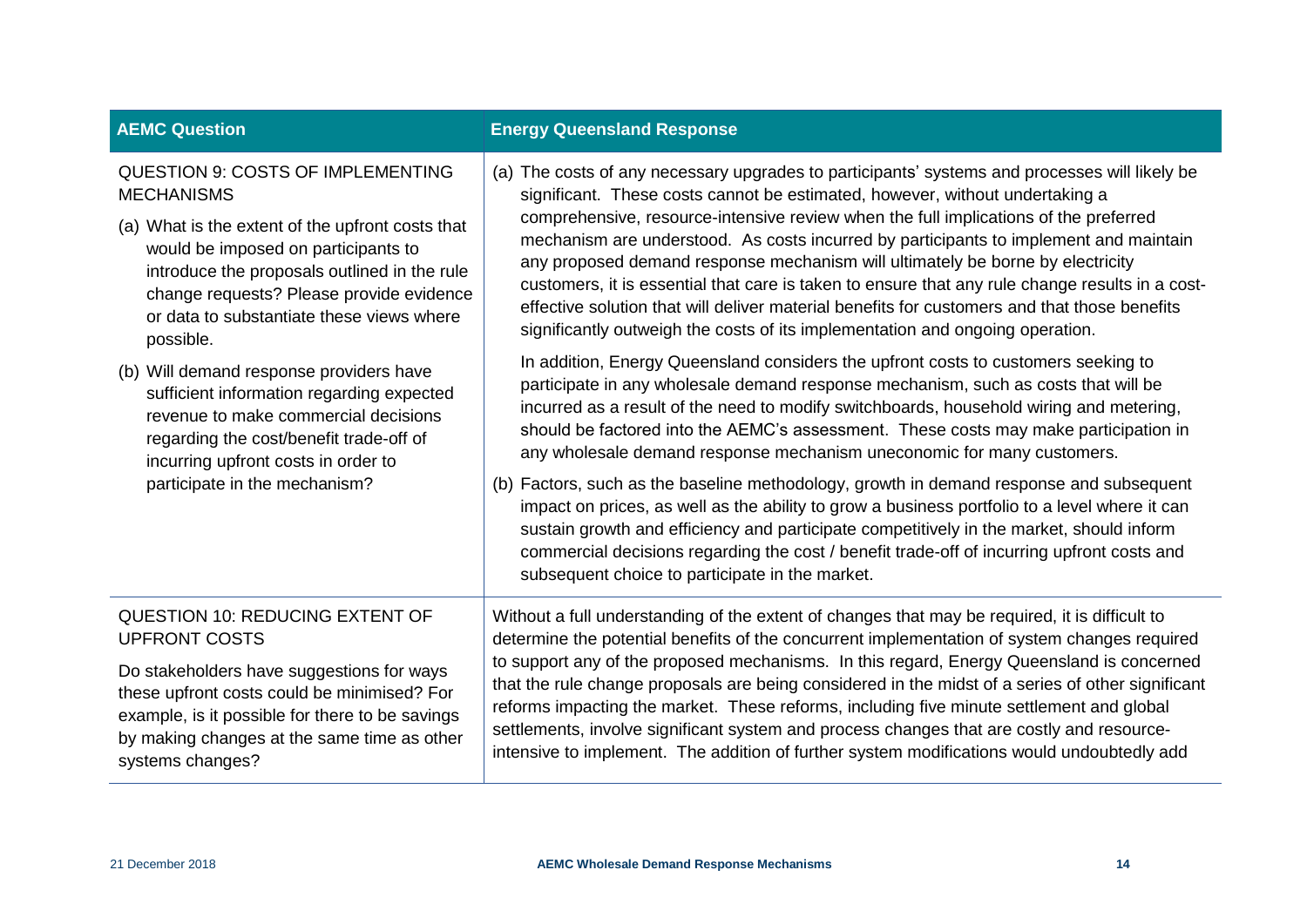| <b>AEMC Question</b>                                                                                                                                    | <b>Energy Queensland Response</b>                                                                                                                                                                                |
|---------------------------------------------------------------------------------------------------------------------------------------------------------|------------------------------------------------------------------------------------------------------------------------------------------------------------------------------------------------------------------|
|                                                                                                                                                         | greater complexity to these work programs and potentially extend the timeframe required for<br>implementation.                                                                                                   |
| <b>QUESTION 11: INDIRECT COSTS OF</b><br><b>PROPOSALS</b>                                                                                               | Energy Queensland is not aware of any indirect costs or how they can be minimised at this<br>stage.                                                                                                              |
| (a) What is the likely extent of any indirect<br>costs imposed through these proposals?                                                                 |                                                                                                                                                                                                                  |
| (b) How could any such costs be minimised?                                                                                                              |                                                                                                                                                                                                                  |
| <b>QUESTION 12: RISK ALLOCATION FOR</b><br><b>BASELINES</b>                                                                                             | Energy Queensland is not supportive of a baseline approach – see response to question 18<br>below.                                                                                                               |
| Do stakeholders have views on how risks and<br>costs can be best allocated under a baseline<br>used for demand response?                                |                                                                                                                                                                                                                  |
| <b>QUESTION 13: RETAILER PARTICIPATION</b>                                                                                                              | Of the mechanisms proposed, Energy Queensland considers that a demand response register                                                                                                                          |
| (a) Is it necessary to place an obligation on<br>retailers to participate in the mechanism for<br>it to address the issues raised by the<br>proponents? | would provide greater transparency of the availability of demand response to the market. We<br>do not consider that there is currently sufficient justification for placing further obligations on<br>retailers. |
| (b) Are there additional obligations these<br>proposals would place on retailers, and do<br>they differ between the proposals?                          |                                                                                                                                                                                                                  |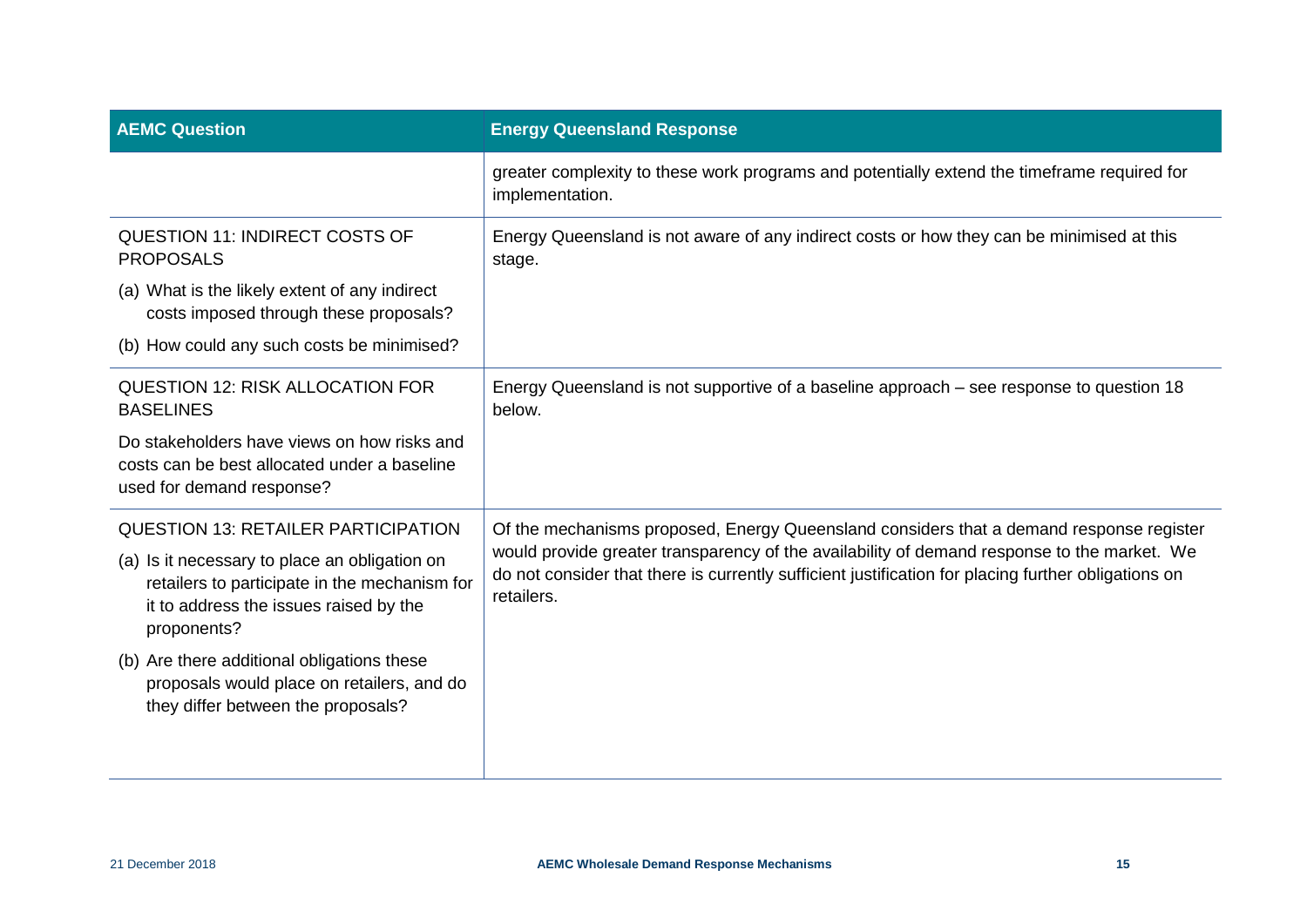| <b>AEMC Question</b>                                                                                                                                                                                                                                                                                                                                                                                                                                                                                                                                                                                 | <b>Energy Queensland Response</b>                                                                                                                                                                                                                                                                                                                                                                                                                                                                                                                                                                                                                                                                                                                                                                                                                                                                                                                                                                                                        |
|------------------------------------------------------------------------------------------------------------------------------------------------------------------------------------------------------------------------------------------------------------------------------------------------------------------------------------------------------------------------------------------------------------------------------------------------------------------------------------------------------------------------------------------------------------------------------------------------------|------------------------------------------------------------------------------------------------------------------------------------------------------------------------------------------------------------------------------------------------------------------------------------------------------------------------------------------------------------------------------------------------------------------------------------------------------------------------------------------------------------------------------------------------------------------------------------------------------------------------------------------------------------------------------------------------------------------------------------------------------------------------------------------------------------------------------------------------------------------------------------------------------------------------------------------------------------------------------------------------------------------------------------------|
| <b>QUESTION 14: EMBEDDED GENERATION</b><br><b>AND STORAGE</b><br>(a) Do stakeholders have preliminary views<br>about the ability for the proposed<br>mechanisms to accommodate embedded<br>generation, in the form of reduced<br>consumption of electricity from the grid in<br>high price periods?<br>(b) Do stakeholders have preliminary views<br>about the ability for the proposed<br>mechanisms to accommodate, as demand<br>response, increased consumption during<br>low price periods (whether due to charging<br>batteries, increasing production or any<br>other action by the customer)? | Energy Queensland acknowledges that it is important to distinguish between distributed<br>generation and other demand response resources. In general, most demand response<br>resources are difficult to measure and verify, with the exception of embedded generators and<br>batteries. Given the likelihood of appropriate technology (i.e. metering) being in place,<br>consideration would need to be given to the merits of site-specific baselines being established<br>at these premises for settlement and billing purposes as aggregation of data would pose<br>difficulties with respect to forecasting and bidding. We are also concerned that the baseline<br>approach does not accommodate an increased consumption scenario (i.e. where load is turned<br>on), but rather is focused on demand reduction. This issue is discussed further in our response<br>to question 18.<br>In addition, any mechanism should also accommodate generation curtailment as a means of<br>demand response during peak generation periods. |
| <b>QUESTION 15: THRESHOLDS FOR</b><br>PARTICIPATION IN A MECHANISM<br>(a) What thresholds, if any, should apply to<br>participation in the mechanism for<br>individual consumers and aggregated<br>portfolios? For example, large consumers<br>as opposed to small consumers; a MW size<br>threshold?<br>(b) Should there be thresholds at which                                                                                                                                                                                                                                                     | Energy Queensland does not have strong views on thresholds for participation as we currently<br>engage with customers of varying sizes and capabilities in demand response arrangements.<br>However, we do note that in our experience larger customers are generally better placed to<br>participate in demand response.                                                                                                                                                                                                                                                                                                                                                                                                                                                                                                                                                                                                                                                                                                                |
| different scheduling obligations apply?                                                                                                                                                                                                                                                                                                                                                                                                                                                                                                                                                              |                                                                                                                                                                                                                                                                                                                                                                                                                                                                                                                                                                                                                                                                                                                                                                                                                                                                                                                                                                                                                                          |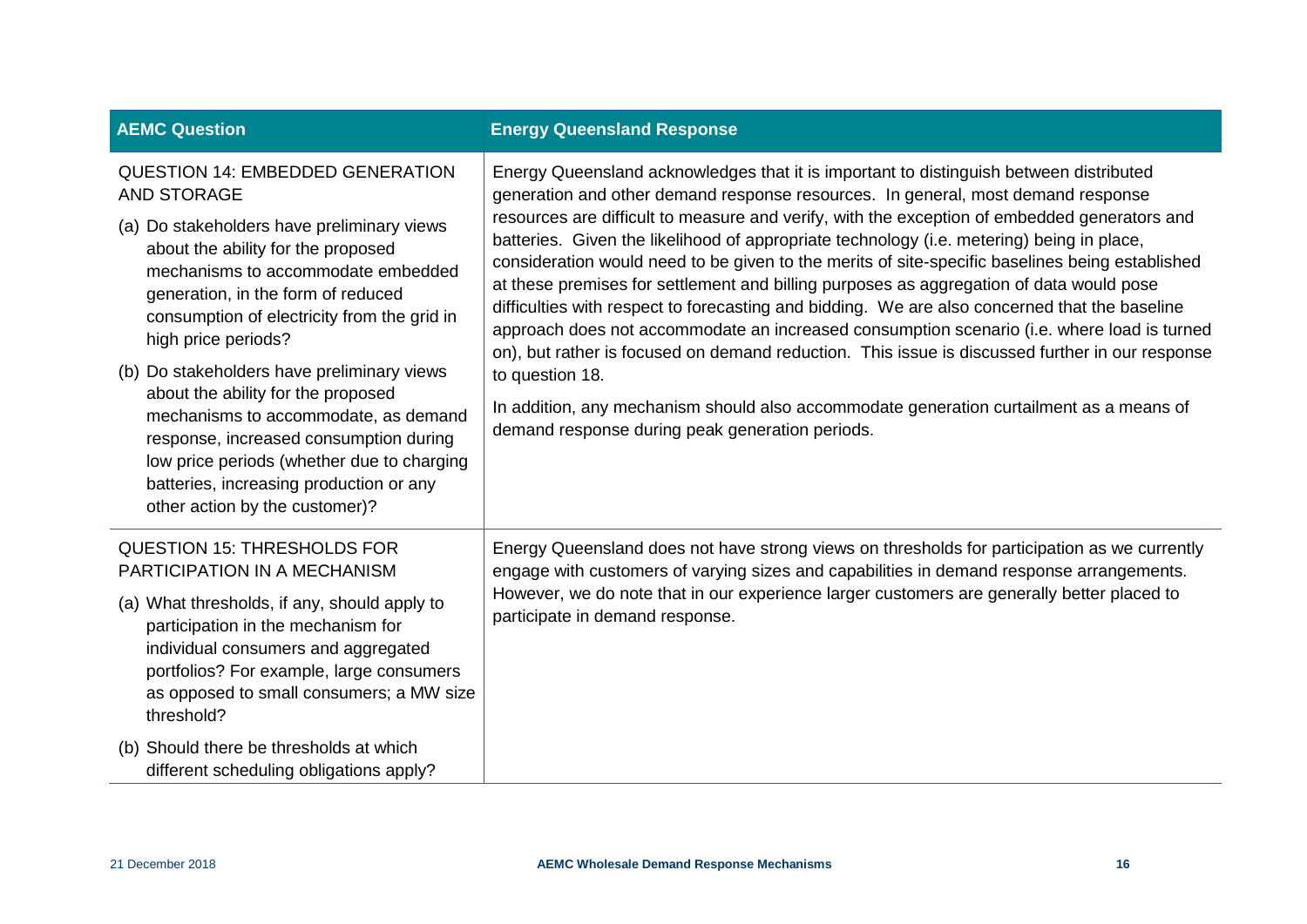| <b>AEMC Question</b>                                                                                                                        | <b>Energy Queensland Response</b>                                                                                                                                                                                                                                                                                                            |
|---------------------------------------------------------------------------------------------------------------------------------------------|----------------------------------------------------------------------------------------------------------------------------------------------------------------------------------------------------------------------------------------------------------------------------------------------------------------------------------------------|
| <b>QUESTION 16: IMPLEMENTATION</b><br><b>TIMEFRAMES</b>                                                                                     | It is difficult to estimate implementation timeframes without a comprehensive understanding of<br>the system and process changes required.                                                                                                                                                                                                   |
| (a) How long do stakeholders think would be<br>reasonably required to implement the<br>proposals as set out in the rule change<br>requests? | Of the three rule change proposals, Energy Queensland considers that the wholesale demand<br>response register would potentially have the shortest implementation timeframe due to the<br>comparatively minimal system and process changes required.                                                                                         |
| (b) How could the implementation timeframe<br>be reduced? What trade-offs may need to<br>be made to the design to achieve this?             |                                                                                                                                                                                                                                                                                                                                              |
| <b>QUESTION 17: CENTRALLY DETERMINED</b><br><b>BASELINES</b>                                                                                | Determining baseline calculations that are both accurate and designed in such a way so as to<br>limit bias and gaming are among the most challenging aspects of demand response programs<br>as they can only estimate the counterfactual. Energy Queensland does not support the use of<br>centrally determined baselines for these reasons. |
| (a) How important is it to design against the<br>possibility for bias and gaming?                                                           |                                                                                                                                                                                                                                                                                                                                              |
| (b) How can a baseline methodology<br>appropriately align incentives such that the<br>risk of systemic bias is minimised?                   |                                                                                                                                                                                                                                                                                                                                              |
| <b>QUESTION 18: ACCURACY OF BASELINES</b>                                                                                                   | As noted above, Energy Queensland is not supportive of the proposed baseline approach as                                                                                                                                                                                                                                                     |
| (a) How important is it that the baseline<br>methodology is able to accurately estimate<br>consumption?                                     | we do not consider that it is possible to design a baseline methodology to support a sustainable<br>demand response mechanism that benefits all participants. In summary, the proposed<br>baseline methodology is not recommended as it will:                                                                                                |
| (b) What administrative mechanisms would<br>improve baseline accuracy without                                                               | not be accurate enough to recognise the actual load curtailment provided by<br>participants;                                                                                                                                                                                                                                                 |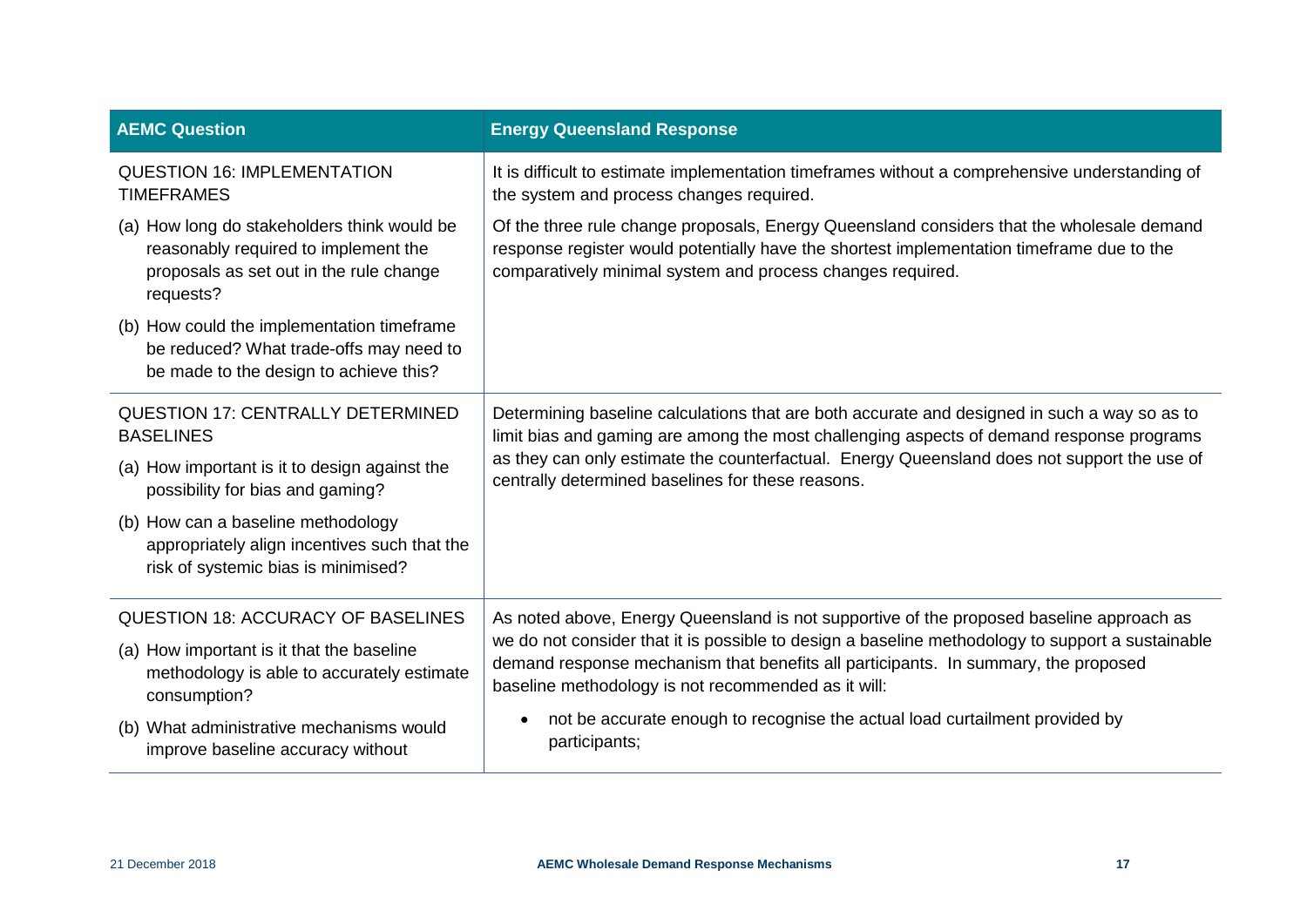#### **AEMC Question Energy Queensland Response**

- imposing excessive burdens? For example, regular review of baseline methodologies by independent experts, or cross-checking against consumption data from customers that are similar to the demand response provider but are not engaging in demand response.
- (c) Can a baseline accurately account for embedded generation and other dynamic resources that might exist behind the meter?
- (d) Should a wholesale demand response mechanism apply only to the types of customers for which baselines can be accurately set, and if so, what types of customers should be eligible?
- (e) How should long-term or permanent changes in a customer's overall level of demand be addressed in baselines? For example, factories may add or retire production lines; households may increase or decrease in size, and may install or remove equipment such as pool pumps or solar panels.
- be susceptible to gaming by participants;
- not have a level of transparency and simplicity that allows all stakeholders to understand and validate the calculations and associated financial benefits that flow from a demand response mechanism; and
- be subject to challenge by customers.

Energy Queensland's distributors, Energex and Ergon Energy, have successfully managed demand response programs with commercial and industrial customers for many years. Bilateral contracts have been entered into directly with these customers based on an assessment of individual baselines and with individual measurement and verification. Furthermore, a key benefit of adopting an Australian Standards (AS / NZS 4755) approach for the Energy Queensland residential air-conditioning programs was to utilise the inbuilt means of evaluating the demand response.

Their experience with and feedback from certified measurement and verification professionals involved in these programs has identified that there are multiple variations in demand response, even within the same industry sector. Demand response must be prescribed, measured and verified individually and cannot be generalised and deemed across the market. Similarly, for residential demand response programs, individual baselines are determined for different technologies, not one baseline across all households. The baselining, measurement and verification is done through a measured sample with individual metering.

Furthermore, it should be noted that demand response can be used to turn load on. For example, Energex has trialled turning hot water load on to absorb some of the output from solar PV. This action was undertaken to make it easier for static low voltage networks to operate within agreed supply standards and harness the full potential of customers' solar energy. The baseline approach is focused on demand reduction and does not take into consideration the turning on of load to smooth the demand curve.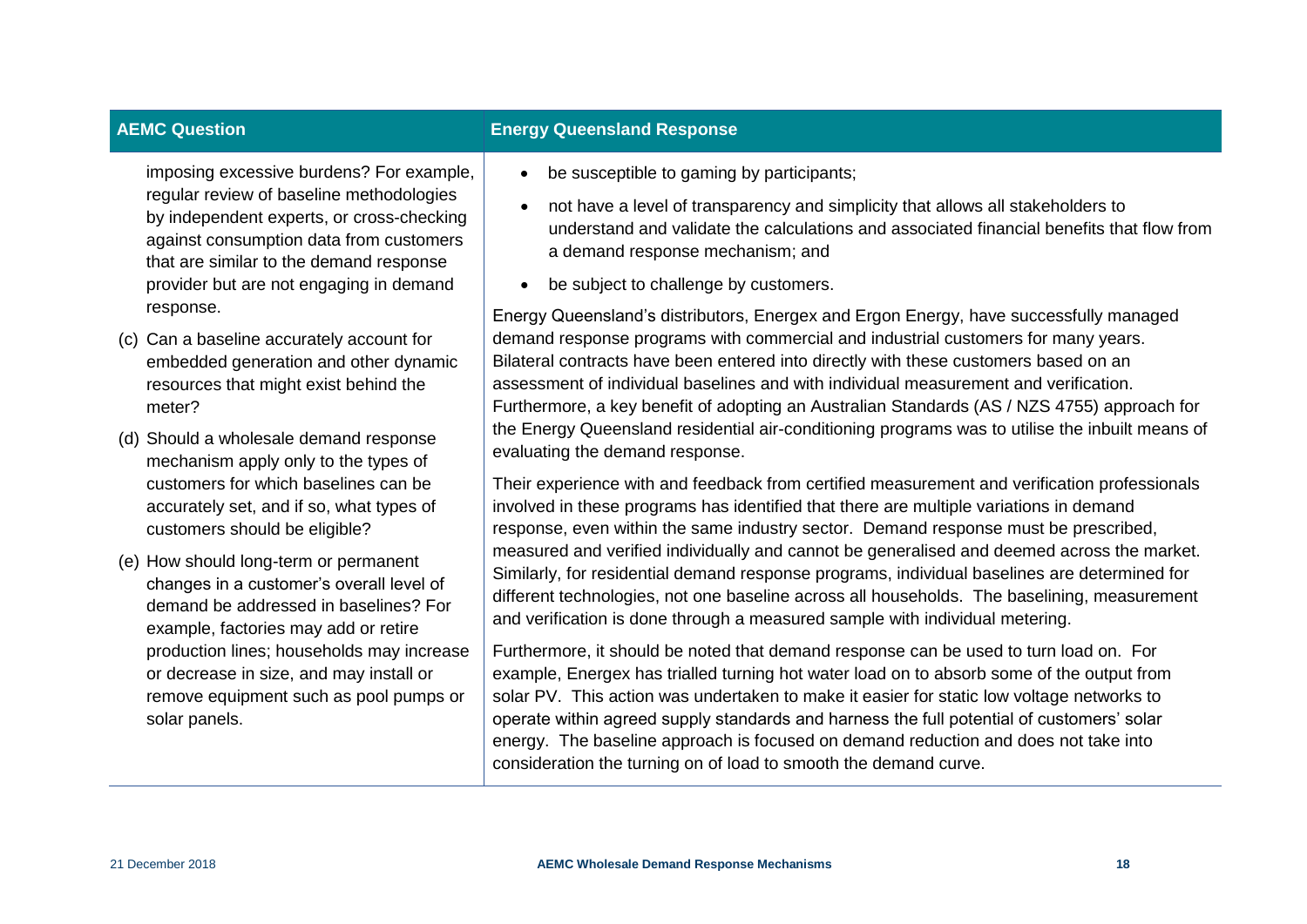| <b>AEMC Question</b>                                                                                                                                                                                                    | <b>Energy Queensland Response</b>                                                                                                                                                                                                                                                                                                                                                                                                                                                                                                                                                                                                                                                                                                                                                                                                                                     |
|-------------------------------------------------------------------------------------------------------------------------------------------------------------------------------------------------------------------------|-----------------------------------------------------------------------------------------------------------------------------------------------------------------------------------------------------------------------------------------------------------------------------------------------------------------------------------------------------------------------------------------------------------------------------------------------------------------------------------------------------------------------------------------------------------------------------------------------------------------------------------------------------------------------------------------------------------------------------------------------------------------------------------------------------------------------------------------------------------------------|
|                                                                                                                                                                                                                         | Deemed response is considered unreliable and not consistent with the National Electricity<br>Rules as price is settled on measured, not deemed, response. Baselining is only one part of<br>measurement and verification. Therefore, the use of separate metering is encouraged over<br>baseline consumption methods. Type 4 metering would provide all parties with the granular<br>data required to establish meaningful baselines and confidence that the financial benefits were<br>being accrued accurately. In addition, a condition of participation may require customers to<br>advise their retailer or demand response provider of significant temporary and / or permanent<br>changes to their operations that would impact on their baseline. Such changes would be<br>reflected in the metering data that could be used to establish a revised baseline. |
| <b>QUESTION 19: SETTLEMENT UNDER THIS</b><br><b>PROPOSAL</b>                                                                                                                                                            | Energy Queensland's preferred method for recovery of the value of wholesale demand<br>response is option 1 (i.e. where the value of wholesale demand response automatically<br>accrues to the retailer and the retailer and customer then determine how to share the value<br>through commercial arrangements) as this process does not require any changes to the<br>existing market structure.                                                                                                                                                                                                                                                                                                                                                                                                                                                                      |
| Do stakeholders consider one of the settlement<br>options outlined to be preferable? How would<br>this approach to settlement impose costs and<br>risks on market participants?                                         |                                                                                                                                                                                                                                                                                                                                                                                                                                                                                                                                                                                                                                                                                                                                                                                                                                                                       |
| <b>QUESTION 20: OTHER CONSIDERATIONS</b><br>FOR THE WHOLESALE DEMAND<br><b>RESPONSE MECHANISM</b>                                                                                                                       | Energy Queensland would caution against the participation of life support customers in a<br>demand response program as it carries a significant degree of risk that may be difficult to<br>manage.                                                                                                                                                                                                                                                                                                                                                                                                                                                                                                                                                                                                                                                                    |
| Do stakeholders have views on these other<br>considerations set out above? Are there other<br>considerations not raised here that should also<br>be considered when designing a wholesale<br>demand response mechanism? |                                                                                                                                                                                                                                                                                                                                                                                                                                                                                                                                                                                                                                                                                                                                                                                                                                                                       |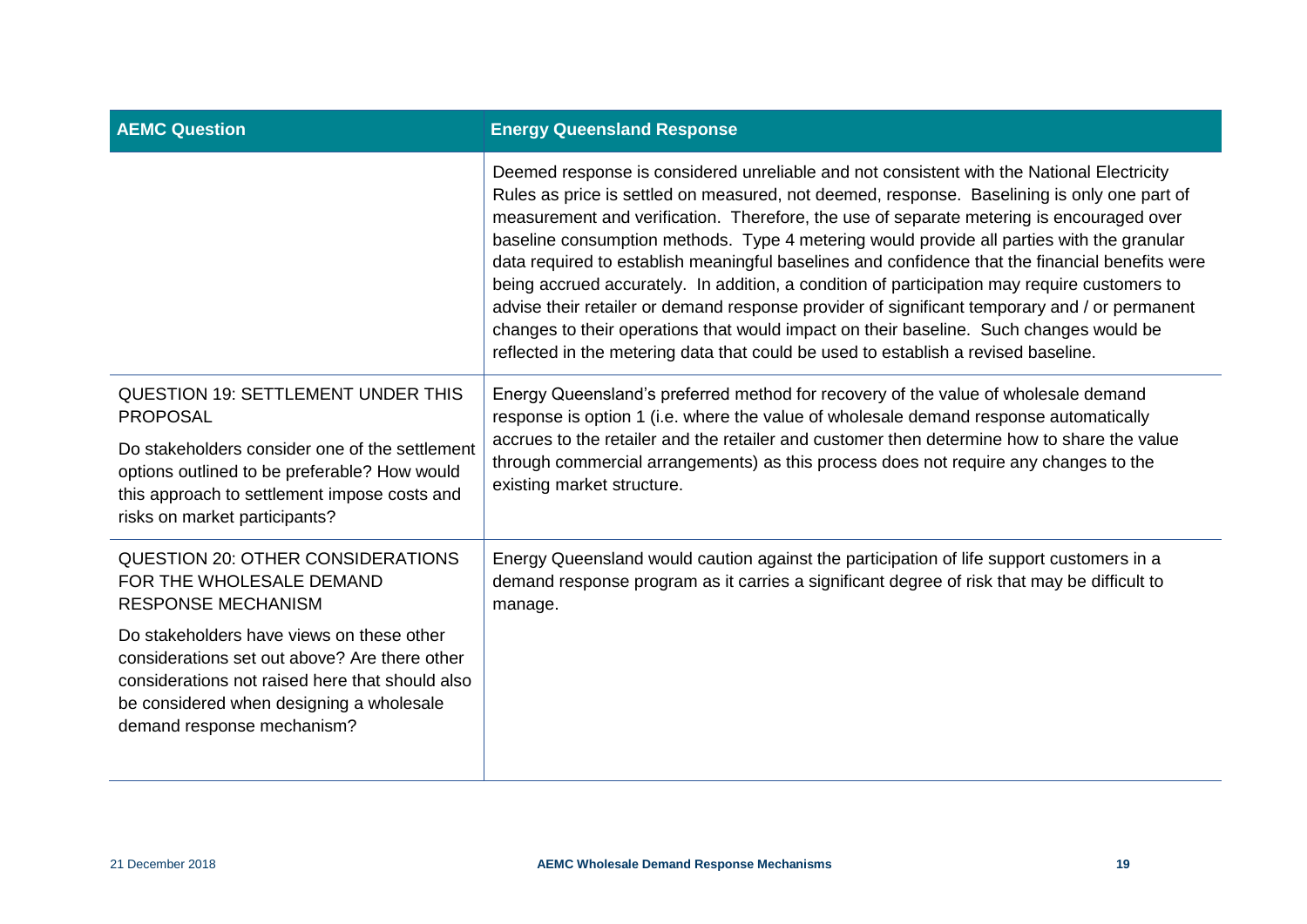| <b>AEMC Question</b>                                                                                                                                                                                                                                                 | <b>Energy Queensland Response</b>                                                                                                                                                                                                                                                                                                                                          |
|----------------------------------------------------------------------------------------------------------------------------------------------------------------------------------------------------------------------------------------------------------------------|----------------------------------------------------------------------------------------------------------------------------------------------------------------------------------------------------------------------------------------------------------------------------------------------------------------------------------------------------------------------------|
| QUESTION 21: COST RECOVERY FOR THE<br><b>SEPARATE MARKET</b>                                                                                                                                                                                                         | Energy Queensland does not support the recovery of the costs associated with introducing and<br>operating a separate, transitional demand response market (the costs of which are not likely to<br>be insignificant) from all customers regardless of whether or not they choose to participate.                                                                           |
| What do stakeholders think about the<br>proposed cost recovery arrangements for the<br>separate market?                                                                                                                                                              |                                                                                                                                                                                                                                                                                                                                                                            |
| QUESTION 22: INTRODUCTION OF A<br><b>SEPARATE MARKET</b>                                                                                                                                                                                                             | At this stage, Energy Queensland does not support the implementation of a separate market<br>for demand response. We consider that further clarity is required as to how the market will<br>operate in practice and a clearer understanding of the costs and benefits of having a separate<br>transitional market must be established before it can be considered further. |
| (a) Would the proposal set out in this appendix<br>be faster to implement than the wholesale<br>demand response mechanism discussed in<br>appendix A?                                                                                                                |                                                                                                                                                                                                                                                                                                                                                                            |
| (b) If stakeholders do not consider that it would<br>be faster to implement, is there merit in<br>exploring this as an alternative to the other<br>proposed demand response mechanisms?<br>What are the costs and benefits that should<br>be considered in doing so? |                                                                                                                                                                                                                                                                                                                                                                            |
| (c) Are there any additional mechanisms that<br>could be implemented more quickly than a<br>wholesale demand response mechanism?                                                                                                                                     |                                                                                                                                                                                                                                                                                                                                                                            |
| (d) What are stakeholder views on the<br>feasibility of co-optimising this separate<br>market with the existing wholesale market?                                                                                                                                    |                                                                                                                                                                                                                                                                                                                                                                            |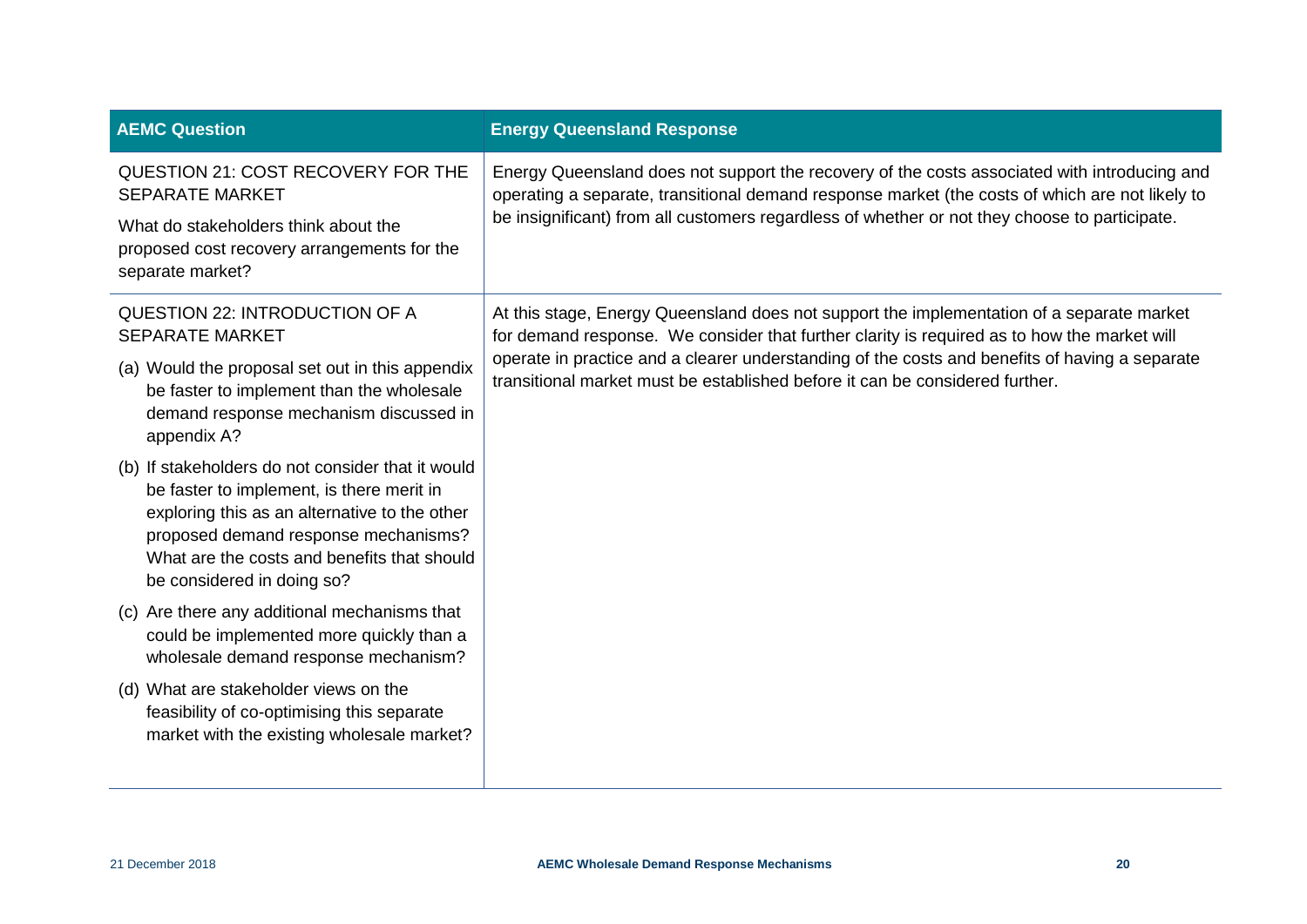| <b>AEMC Question</b>                                                                                                                                                                                                                                                                                                                                                                                                                                 | <b>Energy Queensland Response</b>                                                                                                                                                                                                                                                                                                                                                                                                                                                                                                                                                                                                                                                                                                                                                                                                                                                                                                                                                                                                                                                                                                                                                                                                                                        |
|------------------------------------------------------------------------------------------------------------------------------------------------------------------------------------------------------------------------------------------------------------------------------------------------------------------------------------------------------------------------------------------------------------------------------------------------------|--------------------------------------------------------------------------------------------------------------------------------------------------------------------------------------------------------------------------------------------------------------------------------------------------------------------------------------------------------------------------------------------------------------------------------------------------------------------------------------------------------------------------------------------------------------------------------------------------------------------------------------------------------------------------------------------------------------------------------------------------------------------------------------------------------------------------------------------------------------------------------------------------------------------------------------------------------------------------------------------------------------------------------------------------------------------------------------------------------------------------------------------------------------------------------------------------------------------------------------------------------------------------|
| <b>QUESTION 23: WHOLESALE DEMAND</b><br><b>RESPONSE REGISTER MECHANISM</b><br>1. What are stakeholder views on this option<br>to facilitate demand response?<br>2. What do stakeholders consider the benefits<br>of this option would be?<br>3. What do stakeholders consider to be the<br>costs associated with this option?<br>4. Are there any implications (regulatory or<br>otherwise) that are not raised in the<br>discussion of this option? | Of the various options put forward, Energy Queensland considers that a wholesale demand<br>1.<br>response register would be an effective means to make information available to the broader<br>market without requiring costly changes to market structure and processes to facilitate.<br>The key benefit of this option is that it would provide greater transparency of the potential<br>2.<br>demand response capabilities available across the NEM. However, consideration will<br>need to be given to restricting access to demand response-related information to prevent<br>the potential for unintended or perverse wholesale market outcomes.<br>Energy Queensland considers there would be costs associated with establishing,<br>3.<br>maintaining and reviewing the register. However, these costs are likely to be significantly<br>lower than those that would be incurred in establishing and maintaining a demand response<br>mechanism or separate demand response market.<br>The proposal for development of a demand response register should take into<br>4.<br>consideration the distributed energy resources register requirement and the work currently<br>underway by Energy Networks Australia and AEMO in their Open Energy Networks project. |
| <b>QUESTION 24: STANDARD WHOLESALE</b><br>DEMAND RESPONSE OFFER AND<br>MANDATORY WHOLESALE PRICE PASS<br><b>THROUGH OFFER</b><br>(a) What are stakeholder views on these<br>options to facilitate demand response?<br>(b) Do stakeholders consider these options to<br>be preferable to a wholesale demand<br>response register?                                                                                                                     | Energy Queensland does not have any significant objections to the proposal to develop a<br>standard demand response contract. However, should the AEMC pursue this proposal, Energy<br>Queensland would prefer that it should be used as a non-mandatory tool to assist retailers,<br>demand response service providers and customers who wish to engage in demand response.<br>As noted, this would allow all parties to engage in commercial negotiations that reflect the<br>value of the demand response being offered.                                                                                                                                                                                                                                                                                                                                                                                                                                                                                                                                                                                                                                                                                                                                              |